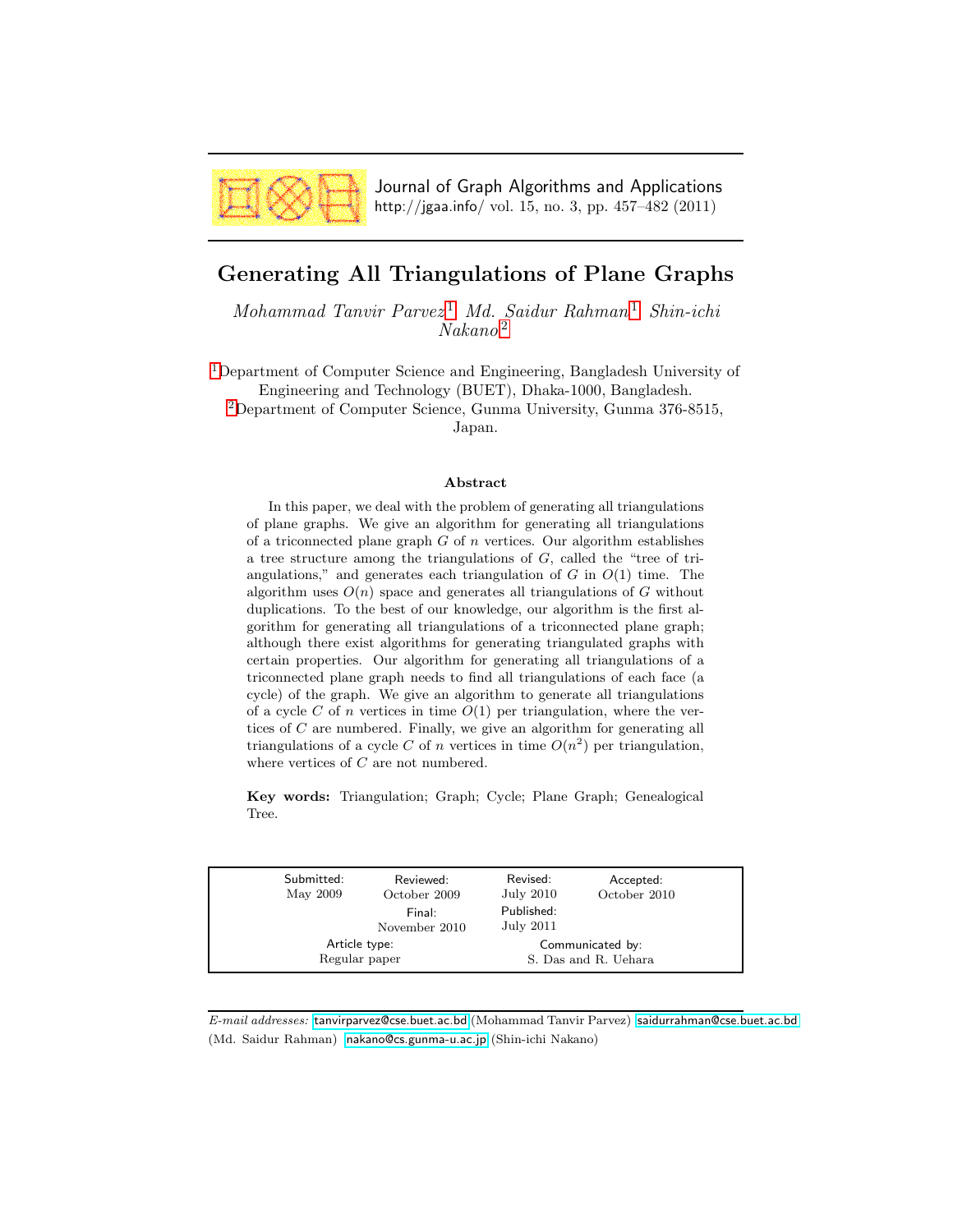# 1 Introduction

In this paper, we consider the problem of generating all triangulations of plane graphs. Such triangulations have many applications in Computational Geometry [\[5,](#page-25-0) [11\]](#page-25-1), VLSI floorplanning [\[14\]](#page-25-2), and Graph Drawing [\[10\]](#page-25-3). The main challenges in finding algorithms for generating all triangulations are as follows. Firstly, the number of such triangulations is exponential in general, and hence listing all of them requires huge time and computational power. Secondly, generating algorithms produce huge output, and storing these output may dominate the running time. For this reason, reducing the amount of output is essential. Thirdly, checking for any repetitions must be very efficient. Storing the entire list of objects generated so far will not be efficient, since checking each new object with the entire list to prevent repetition would require huge amount of memory and overall time complexity would be very high.

There have been a number of methods for generating combinatorial objects. Classical algorithms first generate combinatorial objects allowing duplications, but output only if the object has not been output yet. These methods require huge space to store the list and a lot of time to check duplications. Orderly algorithms [\[9\]](#page-25-4) do not need to store the list of objects generated so far, they output an object only if it is a canonical representation of an isomorphism class. Reverse search algorithms [\[2\]](#page-25-5) also do not need to store the list. The idea is to implicitly define a connected graph  $H$  such that the vertices of  $H$  correspond to the objects with the given property, and the edges of H correspond to some relation between the objects. By traversing an implicitly defined spanning tree of  $H$ , that means by checking each possible child of each vertex recursively, one can find all the vertices of  $H$ , which correspond to all the graphs with the given property.

There are some well known results for triangulating simple polygons and finding bounds on the number of operations required to transform one triangulation into another [\[4,](#page-25-6) [7,](#page-25-7) [15\]](#page-25-8). Researchers also have focused their attention on generating triangulated polygons and graphs with certain properties. Hurtado and Noy [\[6\]](#page-25-9) built a tree of triangulations of convex polygons with any number of vertices. Their construction is primarily of theoretical interests; also all the triangulations of convex polygons with number of vertices up to  $n$  need to be found before finding the triangulations of a convex polygon of  $n$  vertices. Also, in [\[6\]](#page-25-9) the authors did not discuss the time complexity of their method for generating the tree of triangulations of convex  $n$ -gons. Li and Nakano [\[8\]](#page-25-10) gave an algorithm to generate all biconnected "based" plane triangulations with at most n vertices. Their algorithm generates all graphs with some properties without duplications. Here also, the biconnected "based" plane triangulations of  $n$  vertices are generated after the biconnected based plane triangulations of less than n vertices are generated. Hence, if we need to generate the triangulations of a convex polygon or a plane graph of exactly  $n$  vertices, existing algorithms generate all the triangulations of convex polygons or plane graphs with less than  $n$ vertices. This is not an efficient way of generation.

There are a number of works concerning enumeration and generation of pla-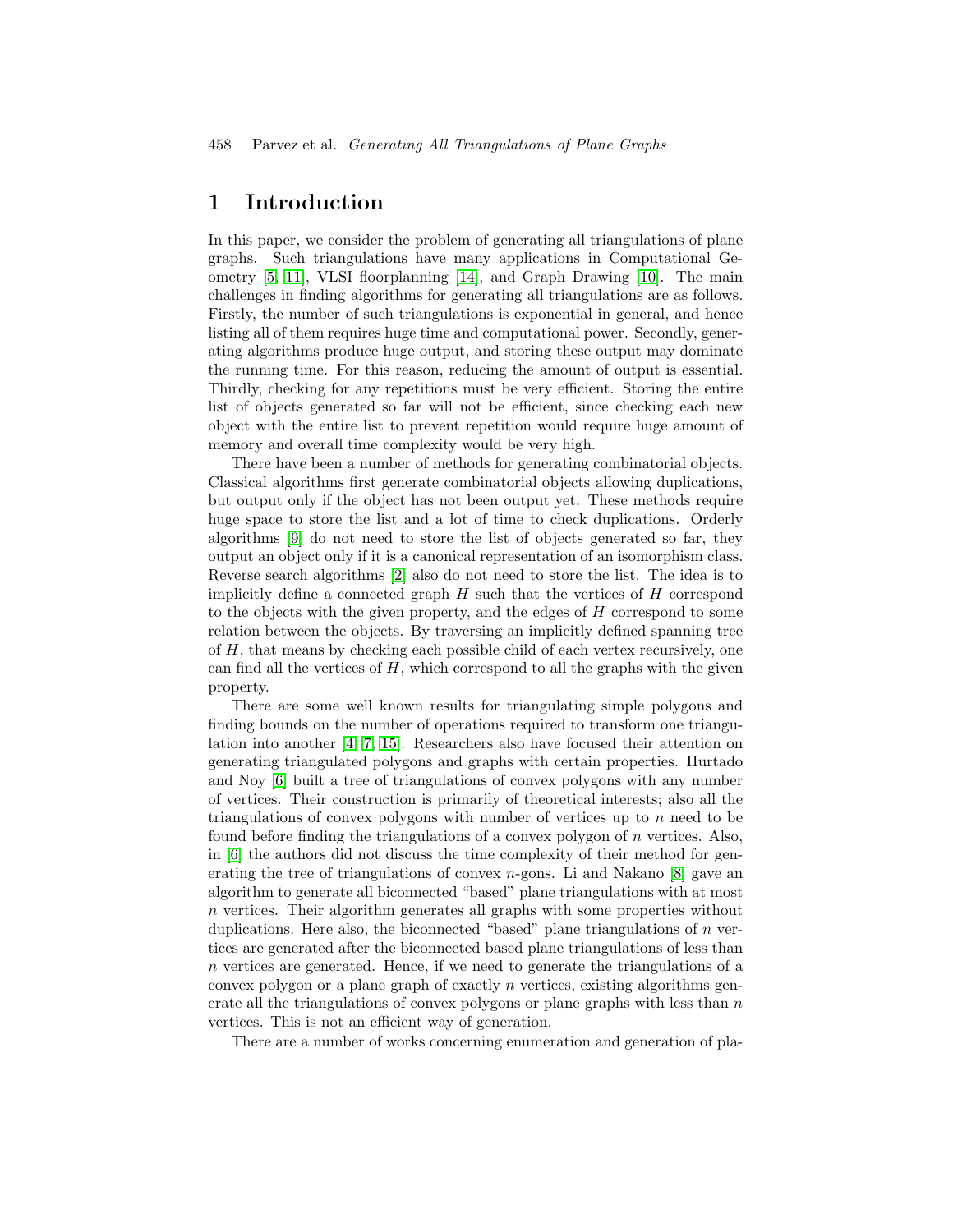

<span id="page-2-0"></span>Figure 1: Illustration of the algorithm for generating the triangulations of a triconnected plane graph.

nar triangulations. Triangulations of convex polygons (with k vertices) are in bijection with binary (rooted) trees having  $k - 2$  inner nodes. There exist a number of efficient algorithms that generate all such trees with local perturbations, allowing to run in  $O(1)$  per tree [\[11\]](#page-25-1). The optimal algorithm for encoding and generating planar triangulations given in [\[13\]](#page-25-11) may work for triangulations without interior points. However, the algorithm in [\[13\]](#page-25-11) deals with random triangulations, rather than exhaustive generations. There also exists work [\[3\]](#page-25-12) concerning the generation of triangulations of n points in the plane based on a tree of triangulations and a lexicographic way of generating triangulations, with  $O(\log \log n)$  time complexity per triangulation.

We now give the idea behind our algorithm for generating all triangulations of a triconnected plane graph  $G$ . Consider Figure [1.](#page-2-0) For a particular triconnected plane graph  $G$ , we treat each face of  $G$  as a cycle and find triangulations of those cycles. These triangulations of the cycles correspond to particular triangulations of the faces of the graph G. Combining the triangulations of the faces of G gives us a particular triangulation of G. Therefore, to generate all triangulations of  $G$  we need to triangulate those intermediate cycles in all possible ways and combine the triangulations efficiently so as to find all triangulations of G.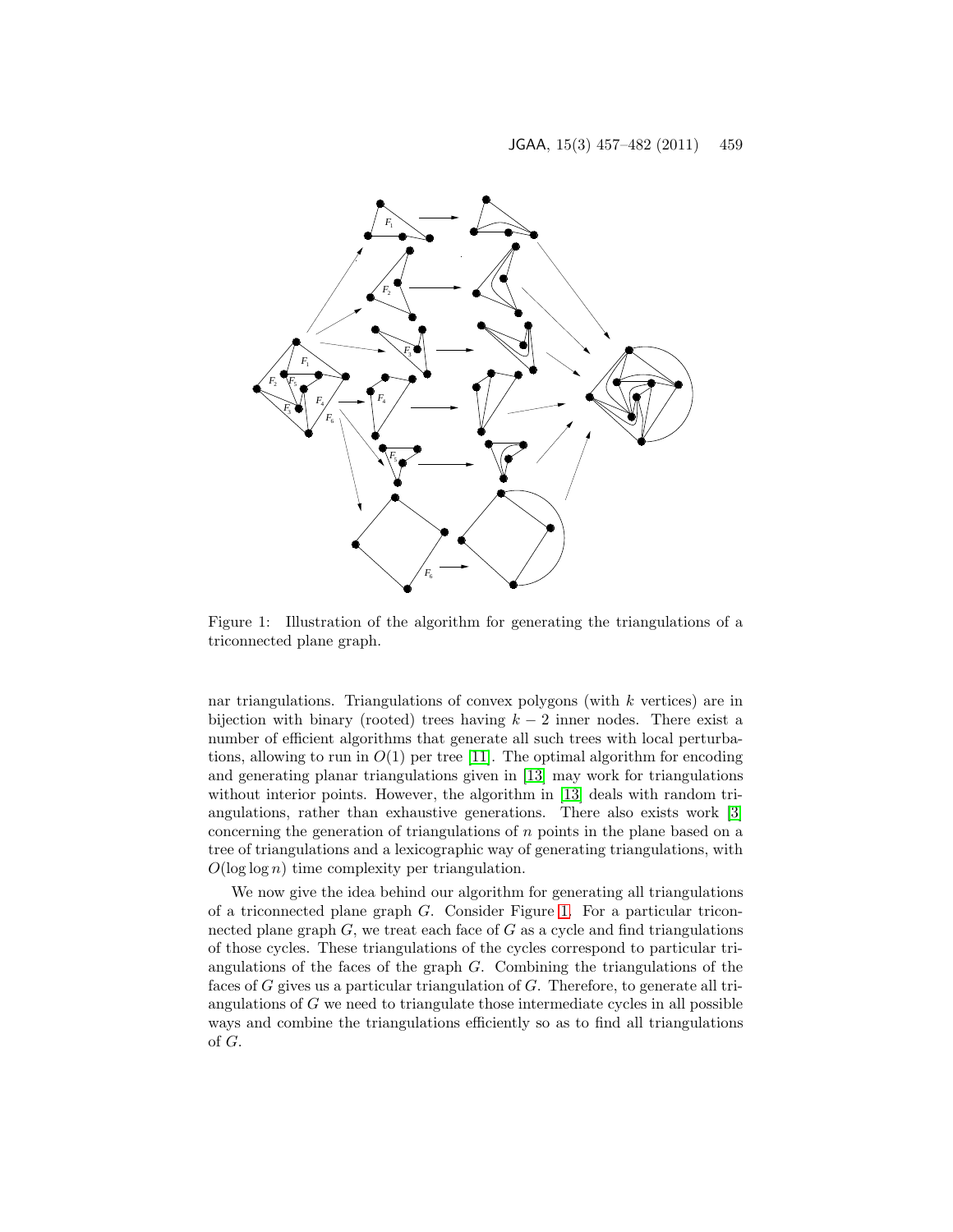#### 460 Parvez et al. Generating All Triangulations of Plane Graphs

Therefore, in this paper, we also give an algorithm to generate all triangulations of a cycle C of n vertices in  $O(1)$  time per triangulation, where the vertices of C are numbered sequentially. In our algorithm, a new triangulation of C is generated from an existing one by making a constant number of changes. The main feature of our algorithm is that we define a tree structure, based on parent-child relationships, among those triangulations. In such a "tree of triangulations," each node corresponds to a triangulation of  $C$  and each node is generated from its parent in constant time, with unique parent-child relationship to avoid duplications. In our algorithm, we construct the tree structure among the triangulations in such a way that the parent-child relationship is unique, and hence there is no chance of producing duplicate triangulations. Our algorithm also generates the triangulations in place, that means, the space complexity is only  $O(n)$ .

Our algorithm for generating all triangulations of a triconnected plane graph G generates each triangulation of G in  $O(1)$  time and uses our algorithm for generating all labeled triangulations of a cycle C. We also give the idea to generate all unlabeled triangulations of a cycle C of n vertices in time  $O(n^2)$ per triangulation, where the vertices of  $C$  are not numbered. Our algorithm for generating all triangulations of a cycle can be used for finding all triangulations of a simple polygon with "curved" diagonals and for finding all triangulations of a convex polygon with "straight" diagonals. An early version of this paper is presented at [\[12\]](#page-25-13).

Note that, the generating algorithms proposed in this paper have some similarities with the reverse search paradigm [\[2\]](#page-25-5). These similarities include the use of an edge flipping operation, the definition of a spanning tree of the adjacency graph of triangulations and the efficient use of memory. However, the main feature of our algorithm for generating all triangulations of a plane graph G is that we define a tree structure *explicitly* among the triangulations of  $G$ , called "tree of triangulations". By traversing this explicitly defined spanning tree, that means by listing each exact child of each vertex recursively, our algorithm output the triangulations of G. In contrast to the reverse search paradigm, our algorithm does not need to find any "graph of triangulations" of  $G$  from which it is necessary to find a spanning tree.

However, the reverse search paradigm could be used to design enumeration algorithms for the triangulations of a plane graph and the triangulations of a cycle. Avis [\[1\]](#page-25-14) presented two algorithms based on the reverse search paradigm [\[2\]](#page-25-5) for enumerating all 3-connected (2-connected) r-rooted triangulations of  $n$ vertices (with  $r$  vertices on the outer face). Such an algorithm can enumerate all the triangulations of a cycle (the case where  $r = n$ , with no interior points). However, the time complexity of the algorithms in [\[1\]](#page-25-14) is  $O(n^2g(n,r))$ , where  $g(n,r)$  is the number of objects to enumerate (e.g.  $O(n^2)$ ) per triangulation for a cycle of n vertices). This is clearly different from the  $O(1)$  time per triangulation of a cycle of n vertices achieved by our algorithm. This is due to our novel way of generating a triangulation from its parent in the tree of triangulations. Moreover, in addition to a cycle, we have achieved  $O(1)$  time complexity per triangulation for generating all triangulations of a triconnected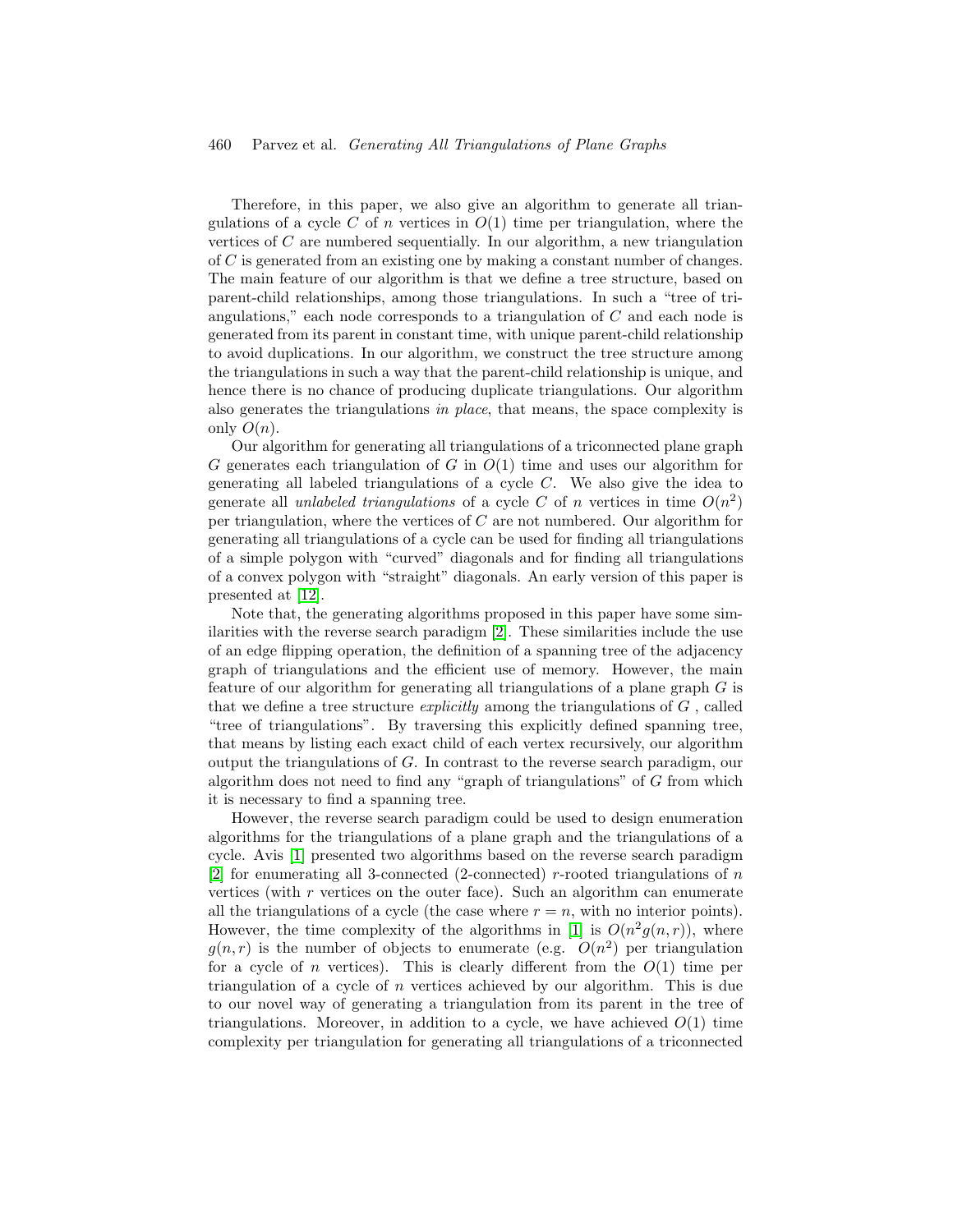plane graph.

The rest of the paper is organized as follows. Section [2](#page-4-0) gives some definitions. Section [3](#page-5-0) gives the outline of the algorithm for generating all triangulations of a triconnected plane graph. Section [4](#page-10-0) deals with generating all labeled triangulations of a cycle. Section [5](#page-20-0) deals with generating all unlabeled triangulations of a cycle, where the vertices are not numbered. Finally, Section [6](#page-24-0) is the conclusion.

# <span id="page-4-0"></span>2 Preliminaries

In this section, we define some terms used in this paper.

Let  $G = (V, E)$  be a connected simple graph with vertex set V and edge set E. An edge connecting vertices  $v_i$  and  $v_j$  in V is denoted by  $(v_i, v_j)$ . The degree of a vertex  $v$  is the number of edges incident to  $v$  in  $G$ . The *connectivity*  $\kappa(G)$  of a graph G is the minimum number of vertices whose removal results in a disconnected graph or a single vertex graph. A graph is  $k$ -connected if  $\kappa(G) \geq k$ .

A graph G is planar if it can be embedded in the plane so that no two edges intersect geometrically except at a vertex to which they are both incident. A plane graph is a planar graph with a fixed embedding in the plane. A plane graph divides the plane into connected regions called faces. The unbounded face is called the *outer face* and the other faces are called *inner faces*. A plane graph is called a plane triangulation if each face boundary contains exactly three edges. In this paper, our notion of plane triangulation is such that the edges are not necessarily straight lines.

A cycle C in a graph G is a sequence of distinct vertices  $v_1, v_2, \dots, v_k$  such that  $(v_1, v_k) \in E$  and  $(v_i, v_{i+1}) \in E$  for  $1 \leq i < k$ . A cycle C in a plane graph G divides the plane into two regions; one region is inside of C and the other region is outside of  $C$ . We call the region which is inside of a cycle  $C$  the *inner* region of C and call the other region of C the *outer region of* C. If a graph  $G$ is a cycle then both of its inner region and outer region are faces.

Let  $C$  be a cycle corresponding to the boundary of a face  $F$  of  $G$ . Let  $v_1, v_2, \dots, v_n$  be the labels of the vertices on C in counterclockwise order. We represent C by listing its vertices as  $C = \langle v_1, v_2, \dots, v_n \rangle$ . We call an edge  $(v_i, v_j)$  between two vertices  $v_i$  and  $v_j$  on C a chord of C if  $(v_i, v_j)$  is not on C and contained in the face F of G. A chord  $(v_i, v_j)$  divides the cycle into two cycles:  $v_i, v_{i+1}, \dots, v_j$  and  $v_j, v_{j+1}, \dots, v_i$ . A decomposition of a cycle into triangles by a set of non-intersecting chords is called a triangulation of the cycle.

Figure [2](#page-5-1) shows two different triangulations of a cycle  $C$ . In a triangulation  $T$ of  $C$ , the set of chords is maximal, that means, every chord not in  $T$  intersects some chord in  $T$ . The sides of triangles in the triangulation are either the chords or the sides of the cycle. We say a vertex  $y$  is *visible* from a vertex  $x$  in a triangulation T of a cycle C if there exists a chord  $(x, y)$  of C in T.

In this paper, we represent each triangulation  $T$  of  $C$  by listing its chords. For example, the triangulation of Figure [2\(](#page-5-1)a) is represented by  $T = \{(v_4, v_6), (v_2, v_6),$  $(v_2, v_4)$ . Given the list of chords, we can uniquely construct the corresponding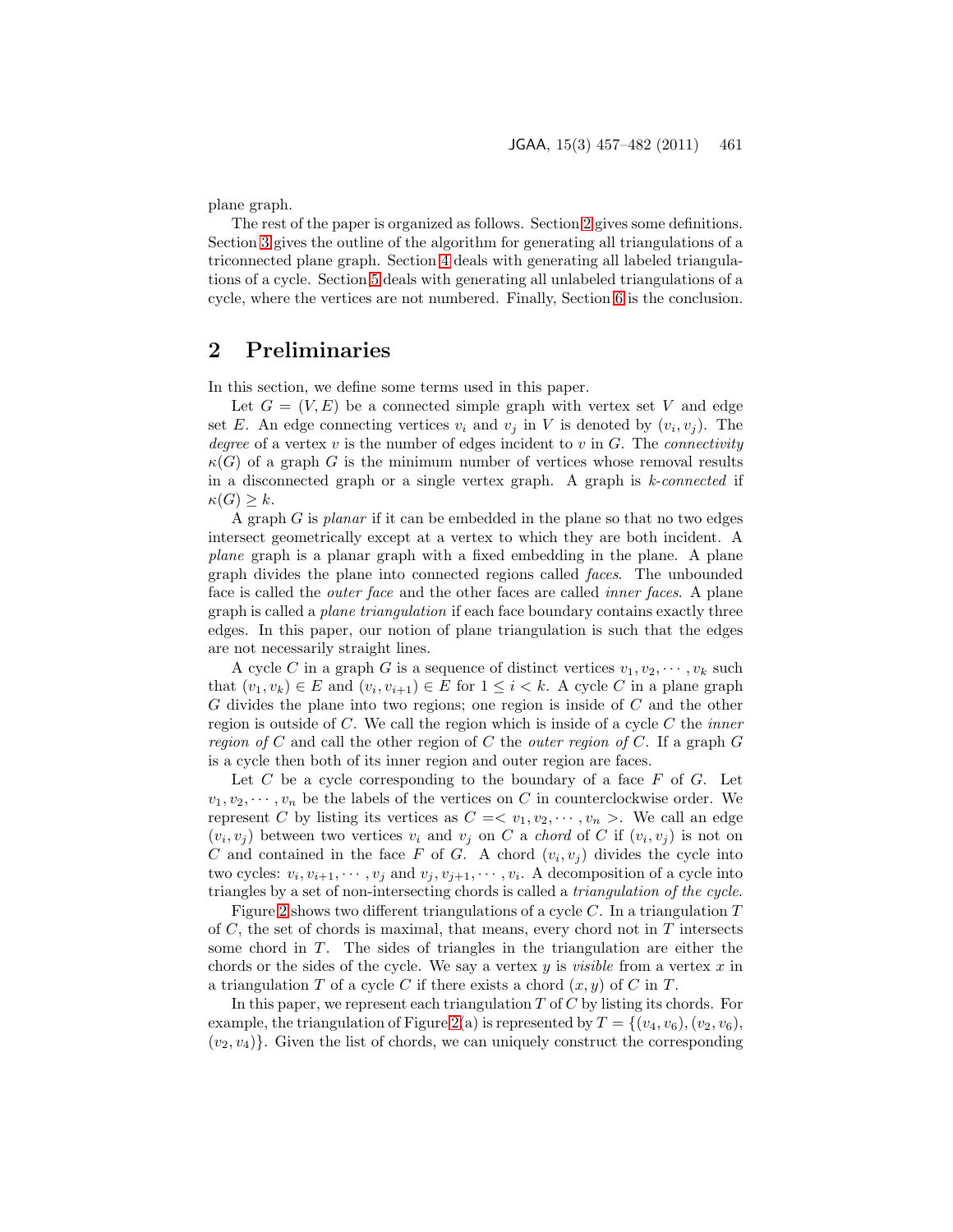

<span id="page-5-1"></span>Figure 2: Two ways of triangulating a cycle of 6 vertices.

triangulation.

A triangulation of a cycle C of n vertices is called a *labeled triangulation*, if the vertices of C are numbered sequentially from  $v_1$  to  $v_n$ . The triangulations of Figures  $3(a)$  and  $3(b)$  are labeled triangulations. On the other hand, if the vertices of  $C$  are not numbered, then the triangulations of  $C$  are called unlabeled *triangulations.* Both the triangulations of Figures  $3(c)$  and  $3(d)$  are unlabeled triangulations.



<span id="page-5-2"></span>Figure 3: Illustration of labeled and unlabeled triangulations.

# <span id="page-5-0"></span>3 Triangulations of a Triconnected Plane Graph

In this section, we give an algorithm for generating all triangulations of a triconnected plane graph  $G$  of  $n$  vertices. Our idea is to define a parent-child relationship among the triangulations of  $G$  such that all the triangulations of G form a tree structure. Our algorithm generates the triangulations of G in the order they are present in that tree, called "tree of triangulations", without storing or building the entire tree at once in the memory.

Assume that G has k faces, arbitrarily labeled  $F_1, F_2, \cdots, F_k$ . For each face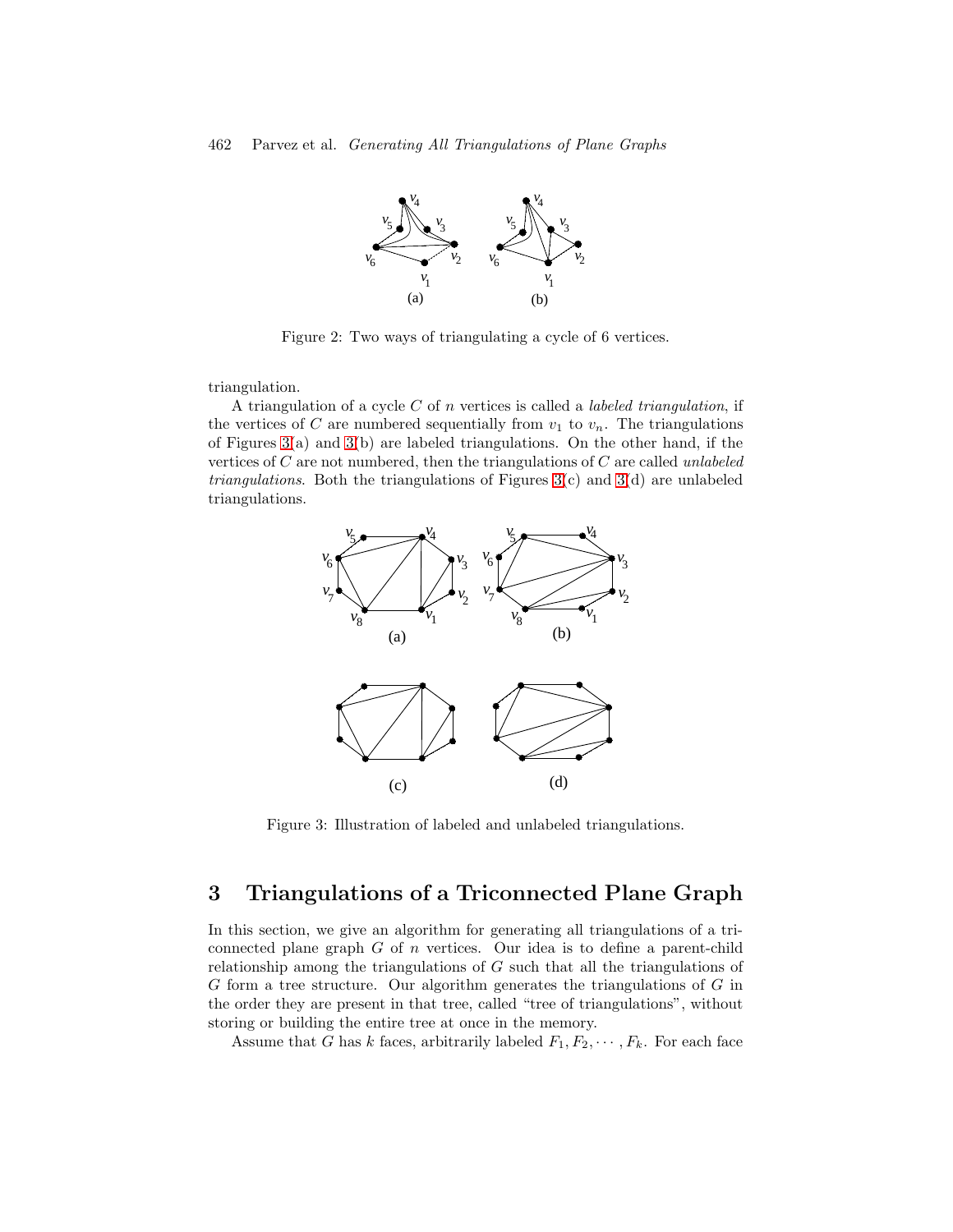$F_i$  of G, there is a cycle  $C_i$  associated with  $F_i$ . Here,  $C_i$  has equal number of vertices as  $F_i$  and the labels of the vertices of  $C_i$  are similar to the vertices of  $F_i$ . A particular triangulation of  $F_i$ , denoted  $T(F_i)$ , corresponds to a triangulation of  $C_i$ , denoted  $T(C_i)$ . Therefore, triangulating the face  $F_i$  in all possible ways is equivalent to triangulating the cycle  $C_i$  in all possible ways. This is true since a triconnected plane graph has a unique embedding once the outer face of the graph is fixed. Therefore, our algorithm for generating all triangulations of a triconnected plane graph needs to find all triangulations of each cycle, the details of that is given in Section [4.](#page-10-0)

Let T be a triangulation of a cycle C of n vertices. To generate a new triangulation from T, we use the following operation. Let  $(v_i, v_j)$  be a shared chord of two adjacent triangles of T which form a quadrilateral  $\langle v_q, v_i, v_r, v_j \rangle$ . If we remove the chord  $(v_i, v_j)$  from T and add the chord  $(v_q, v_r)$ , we get a new triangulation  $T'$ . The operation above is well known as *flipping*. Therefore, we flip the edge  $(v_i, v_j)$  to generate a new triangulation  $T'$ , which we denote by  $T(v_i, v_j)$ .

For example, in Figure [4\(](#page-6-0)a), the two triangles  $\langle v_1, v_2, v_3 \rangle$  and  $\langle v_1, v_3, v_4 \rangle$  form the quadrilateral  $\langle v_1, v_2, v_3, v_4 \rangle$  and  $(v_1, v_3)$  is the shared chord. We remove  $(v_1, v_3)$  from the triangulation of Figure [4\(](#page-6-0)a) and add the chord  $(v_2, v_4)$  to generate the triangulation of Figure [4\(](#page-6-0)b). Thus, we flip the chord  $(v_1, v_3)$  of the triangulation of Figure  $4(a)$  $4(a)$  to generate the triangulation of Figure  $4(b)$ .



<span id="page-6-0"></span>Figure 4: Illustration of flipping operation; (a) old triangulation and (b) new triangulation.

Similarly, the operation of flipping an edge of the triangulation  $T(F_i)$  is defined as the flipping of the corresponding chord of the triangulation  $T(C_i)$ . Therefore, to generate new triangulations of the plane graph  $G$  from an existing triangulation  $T$  of  $G$ , we flip some edges of  $T$ . In our algorithm, we define the parent-child relationship among the triangulations of G in such a way that every triangulation of G, except the root triangulation, is generated from its parent by a single edge flip. Such a tree of triangulations of a triconnected plane graph G is called a *genealogical tree* and denoted by  $\mathcal{T}(G)$ . The genealogical tree of the triconnected plane graph  $G$  of Figure [5\(](#page-7-0)a) is shown in Figure 5(b).

This definition of flipping requires  $G$  to be triconnected. This is because, if G has a cut set of two vertices, then some flip operations may introduce multi-edges. If G is triconnected then any flip operation will generate a new triangulation of  $G$ . Note that, while generating new triangulations from an existing triangulation  $T$  of  $G$ , the edges of the graph  $G$  cannot be flipped.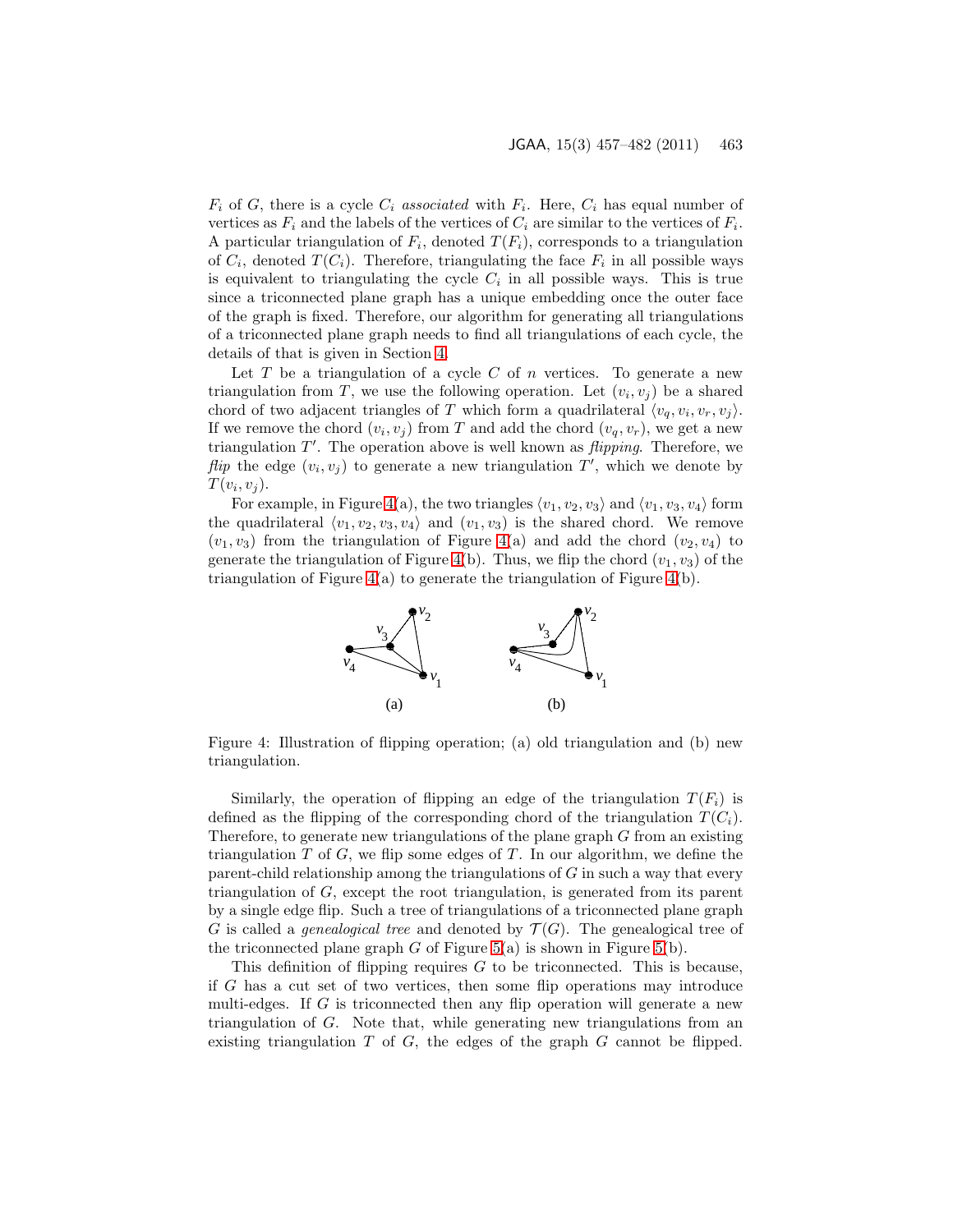

<span id="page-7-0"></span>Figure 5: Illustration of (a) a triconnected plane graph G with five faces and (b) genealogical tree  $\mathcal{T}(G)$  of G.

Therefore, for a triangulation  $T$  of  $G$ , we need to classify edges of  $T$  as flippable and non-flippable. We introduce the related concepts below.

Let T be a triangulation of a cycle C of n vertices. The chords of T which can be flipped to generate new triangulations of C are called generating chords of  $T$ . In Section [4,](#page-10-0) we describe the way to find the generating chords of  $T$ . The set of generating chords of T is called the *generating set*. The triangulation  $T(F_i)$ of the face  $F_i$  of G has a generating set of edges equivalent to the generating set of the triangulation  $T(C_i)$ . Therefore, to generate new triangulations of G, we flip an edge from the generating set of a face  $F_i$  of  $G$ .

The rest of this section is organized as follows. In Section [3.1](#page-7-1) we define the root triangulations of  $\mathcal{T}(G)$ . We give the detail algorithm for generating all triangulations of G in Section [3.2.](#page-9-0)

### <span id="page-7-1"></span>3.1 Finding the Root

In this section, we describe the procedure for finding the root triangulation of the genealogical tree  $\mathcal{T}(G)$  of a triconnected plane graph G of n vertices.

Let  $F_i$  be a face of G. We can represent  $F_i$  as a list of vertices on the boundary of  $F_i$ . We choose a vertex  $v_j$  on the boundary of  $F_i$  arbitrarily and call it the *root vertex* of  $F_i$ . Let  $C_i$  be the cycle associated with  $F_i$ . Then  $v_j$  is also called the root vertex of  $C_i$ . Consider the triangulation  $T(C_i)$  of  $C_i$  where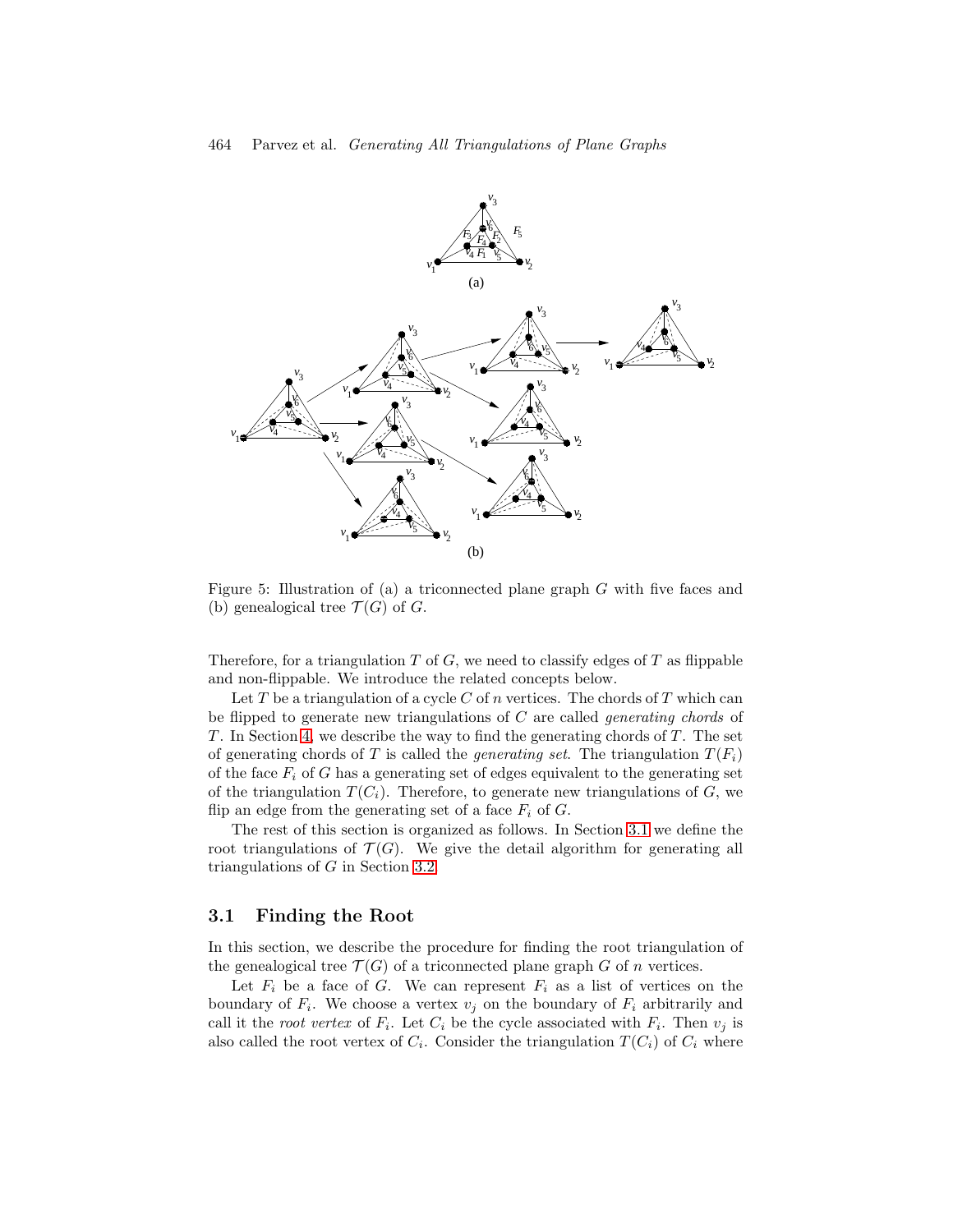all the chords of  $T(C_i)$  are incident to the root vertex  $v_i$ . This triangulation  $T(C_i)$  of  $C_i$  gives us a triangulation of the face  $F_i$  of G. Once all the faces of G are triangulated in that way, we get a triangulation  $T$  of the graph  $G$  itself. In our algorithm, such a triangulation T of G is taken as the root triangulation  $T_R$ of the genealogical tree  $\mathcal{T}(G)$ . Note that, the choice of the root triangulation  $T_R$  will depend on the way the root vertices are chosen.

The procedure for finding  $T_R$  and corresponding generating sets is as follows. We traverse the face  $F_i$  of G to find the generating set of  $T(F_i)$ , denoted by  $GS_i$ , using the doubly connected adjacency list representation of  $G$  [\[10\]](#page-25-3). Face  $F_i$  can be traversed in time proportional to the number of vertices on the boundary of it. Assume that we traverse the face  $F_i$  clockwise starting at vertex  $v_j$  and take  $v_j$  as the root vertex of  $C_i$ . Let  $v_k$ ,  $v_l$  and  $v_m$  be three consecutive vertices on the boundary of  $F_i$ , where  $v_k \neq v_j$  and  $v_m \neq v_j$ . We add the edge  $(v_j, v_l)$  to the generating set  $GS_i$  of  $T(F_i)$ . The generating set  $GS^o$  of the root triangulation of  $\mathcal{T}(G)$  can be found as follows. Let  $GS_1, GS_2, \cdots, GS_k$  be the k generating sets of the triangulations  $T_1, T_2, \cdots, T_k$ . Initially,  $GS^o$  is empty. Once we find a generating set  $GS_i$ , we concatenate  $GS_i$  with the existing list  $GS^o$ . When all the  $GS_i$ s are generated and concatenated with  $GS^o$ , we get the generating set of the root triangulation of  $\mathcal{T}(G)$ .

For example, Figure  $6(a)$  shows a triconnected plane graph G of eight vertices. One possible root in  $\mathcal{T}(G)$  is shown in Figure [6\(](#page-8-0)b). In Figure 6(b),  $GS_1 = \{(v_1, v_8)\}, \, GS_2 = \{(v_2, v_5)\}, \, GS_3 = \{(v_3, v_6)\}, \, GS_4 = \{(v_3, v_8)\}$  and  $GS_5 = \{(v_6, v_8)\}\.$  Thus  $GS^0 = \{(v_1, v_8), (v_2, v_5), (v_3, v_6), (v_3, v_8), (v_6, v_8)\}.$ 



Figure 6: Illustration of (a) a triconnected plane graph  $G$  of eight vertices (b) corresponding root in  $\mathcal{T}(G)$ .

<span id="page-8-1"></span><span id="page-8-0"></span>We now have the following lemma.

**Lemma 1** Let  $G$  be a triconnected plane graph of  $n$  vertices. Then the root triangulation  $T_R$  of the genealogical tree  $\mathcal{T}(G)$  of G can be found in  $O(n)$  time.

**Proof:** In a triconnected plane graph  $G$  of  $n$  vertices, the number of edges is less than  $3n - 6$ . The number of faces of G is also bounded by a linear function of n. Since each face  $F_i$  of G can be traversed in time proportional to the number of edges on the boundary of  $F_i$  and each edge can be shared by at most two faces of G, traversing all the faces of G requires time proportional to the total number of edges of G. Thus the root of  $\mathcal{T}(G)$  can be found in  $O(n)$  time.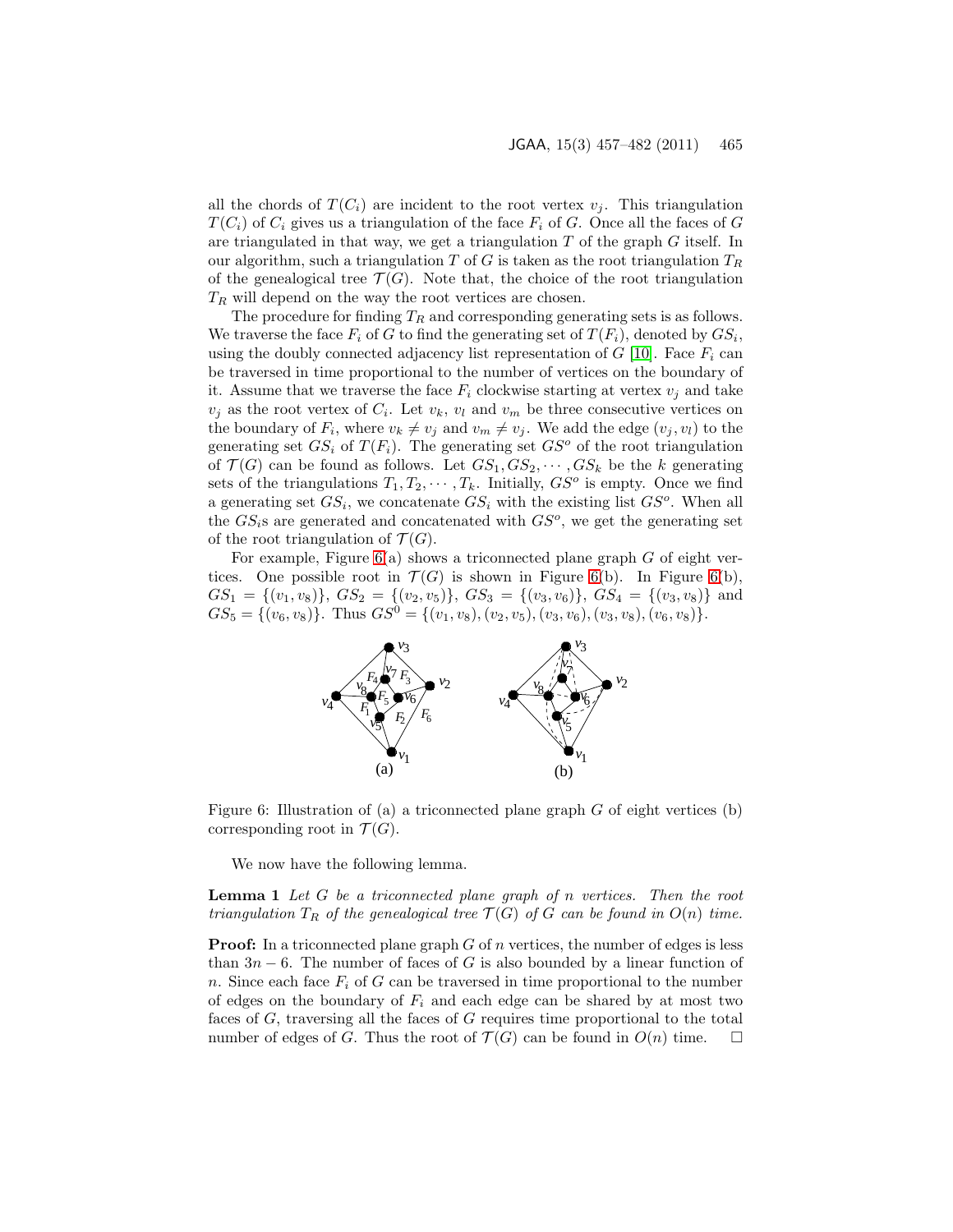### <span id="page-9-0"></span>3.2 The Algorithm

In this section, we give the details of the algorithm for generating all triangulations of a triconnected plane graph  $G$  of  $n$  vertices.

Assume that the triconnected plane graph  $G$  has  $k$  faces. For a particular triangulation T of G, we generate new triangulations of G from T as follows. If a triangulation  $T'$  of G is a child of a triangulation T of G in the genealogical tree, and  $\overline{T}'$  is generated from T by flipping a generating edge in  $F_j$ , then we say that  $F_i$  is *eligible*. To generate all child triangulations of a triangulation T we need to find all eligible faces of  $T$  then flip each generating edge in each eligible face. We can observe that if a face  $F_j$  is eligible then for each  $i, 1 \leq i \leq j$ , face  $F_i$  is also eligible. This simple condition for eligibility ensures efficient generation of the triangulations of G.

We now have the following algorithm for generating all triangulations of a triconnected plane graph G with k faces.

Procedure find-all-child-triangulations $(T, i)$ 

 $\{T \text{ is the current triangulation and } F_i \text{ is an eligible face of } T\}$ begin

1 Let  $E_G$  be the set of generating edges of  $T(F_i)$ ; 2 if  $E_G$  is empty then return; 3 for each edge  $e \in E_G$ 4 Flip  $e$  to find a new triangulation  $T'$ ; 5 Output  $T'$ ; {For T', all the faces  $F_j$ ,  $1 \leq j \leq i$ , are eligible} 6 for  $j = 1$  to i 7 find-all-child-triangulations $(T', j)$ ; end; Algorithm find-all-triangulations  $(G, k)$ {The triconnected plane graph  $G$  has  $k$  faces} begin Label the faces  $F_1, F_2, \cdots, F_k$  arbitrarily; Find root triangulation  $T_R$  of  $\mathcal{T}(G)$ ; Output *root*  $T_R$ ; {For the root  $T_R$ , all the faces of G are eligible} for  $i = 1$  to  $k$ find-all-child-triangulations( $T_R$ , i); end.

The correctness of the algorithm **find-all-triangulations** depends on the correct finding of the generating set of the triangulation  $T(F_i)$  of face  $F_i$  of  $G$  (Step 1). We also have to ensure that flipping the edges in the generating set of  $T(F_i)$  generates all the children of  $T(F_i)$  without duplications. Flipping an edge of  $T(F_i)$  is equivalent to flipping a chord of the triangulation  $T(C_i)$ of the cycle  $C_i$  associated with  $F_i$ . Therefore, we need to prove that for a triangulation  $T$  of a cycle  $C: (1)$  flipping the generating chords of  $T$  generates all the child triangulations of  $T$  without duplications and  $(2)$  the number of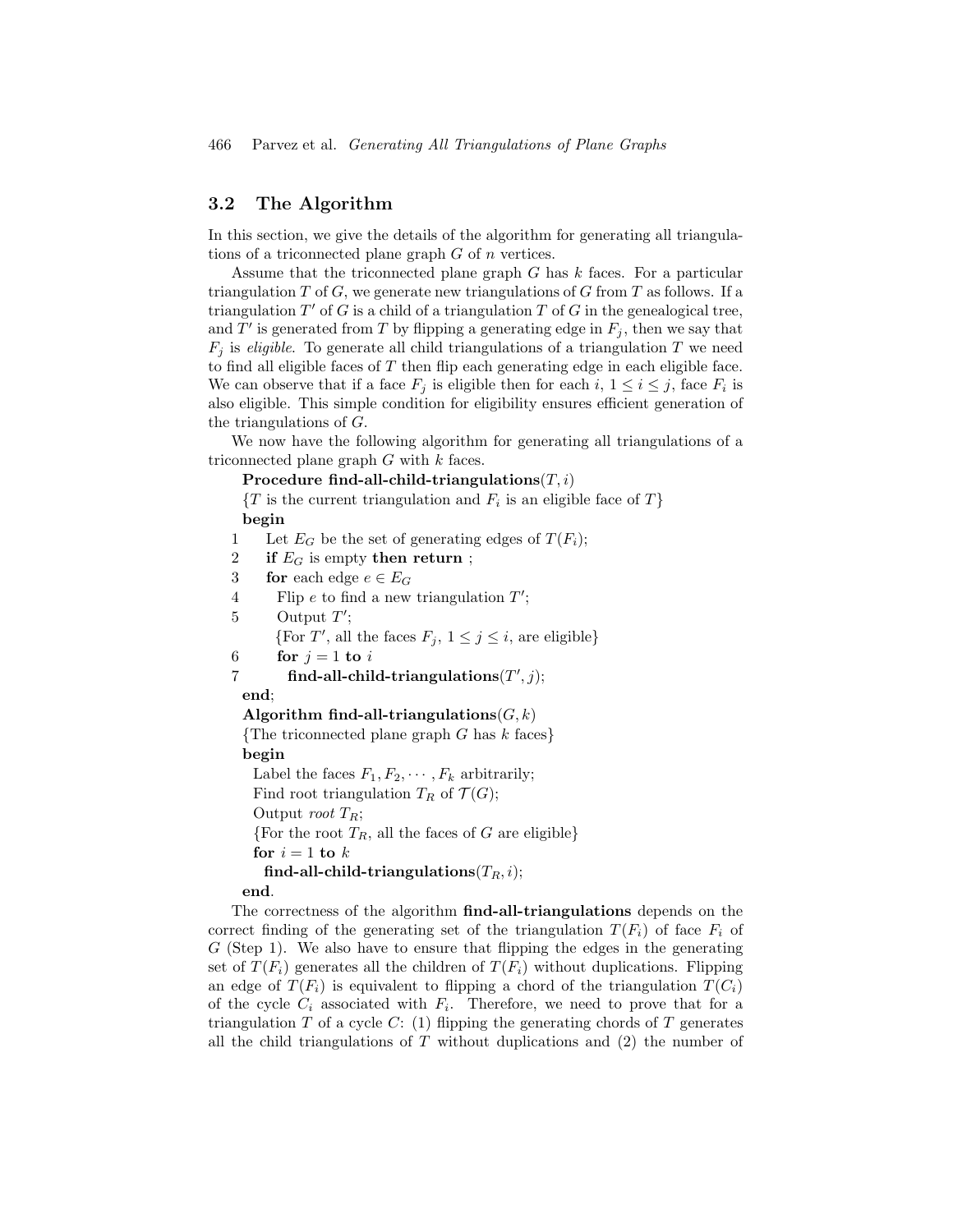generating chords in any child triangulation of  $T$  is less than in  $T$ . We prove both of these in Section [4.](#page-10-0)

The time and space complexity of the algorithm find-all-triangulations can be found as follows. From Lemma [1,](#page-8-1) finding the root triangulation  $T_R$  takes  $O(n)$  time. To find the time required to generate each new triangulation  $T'$  from a triangulation  $T$  of  $G$ , note that the difference between the representations of  $T'$  and  $\overline{T}$  can be found in the triangulation of only one face, say  $\overline{F_i}$  (Steps 3 - 5). Assume that face  $F_i$  has the triangulation  $T(F_i)$  in T and  $T'(F_i)$  in T'. Now, to get the representation of  $T'$ , all we need to do is to find the representation of  $T'(F_i)$  from the representation of  $T(F_i)$ . Equivalently, the problem reduces to the following. Let  $T$  and  $T'$  be two triangulations of a cycle  $C$  and  $T'$  is generated from  $T$  by flipping a generating chord of  $T$ . Then, how can we find the representation and the generating set of  $T'$  from  $T$  efficiently? Section [4](#page-10-0) shows that this can be done in  $O(1)$  time.

To find the space complexity, note that, we can represent a triangulation T of G by listing its edges only. Therefore, it takes only  $O(n)$  space to store a triangulation T. The height of the tree  $\mathcal{T}(G)$  is bounded by the number of edges in  $T_R$  (since we may need to flip each generating edge  $T_R$  once to generate a triangulation of  $G$ ), which is linear in n. The algorithm find-alltriangulations needs to store (1) the representation and generating set of the current triangulation  $T$  and  $(2)$  the information of the path from the root to the current node of the tree. This implies that the space complexity of the entire algorithm can be reduced to  $O(n)$ .

Therefore we have the following theorem.

**Theorem 1** The algorithm **find-all-triangulations** generates all the triangulations of a triconnected plane graph  $G$  of n vertices in time  $O(1)$  per triangu*lation, with*  $O(n)$  *space complexity.* 

In the next section, we give the algorithm for generating all triangulations of a cycle  $C$  of n vertices, where the vertices of  $C$  are labeled.

## <span id="page-10-0"></span>4 Labeled Triangulations of a Cycle

In this section, we give an algorithm to generate all labeled triangulations of a cycle  $C$  of n vertices. Here we also define a unique parent for each triangulation of  $C$  so that it results in a tree structure among the triangulations of  $C$ , with a suitable triangulation as the root. Once such a parent-child relationship of  $C$  is established, we can generate all the triangulations of C using the relationship. We need not to build or to store the entire tree of triangulations at once, rather we generate each triangulation in the order (DFS order) it appears in the tree structure.

In our algorithm in this section, to make the data structures easier to manipulate, we write the edge  $(v_i, v_j)$  such that  $i < j$ . Thus the edge incident to vertex  $v_4$  and  $v_1$  is denoted by  $(v_1, v_4)$ , and not by  $(v_4, v_1)$ .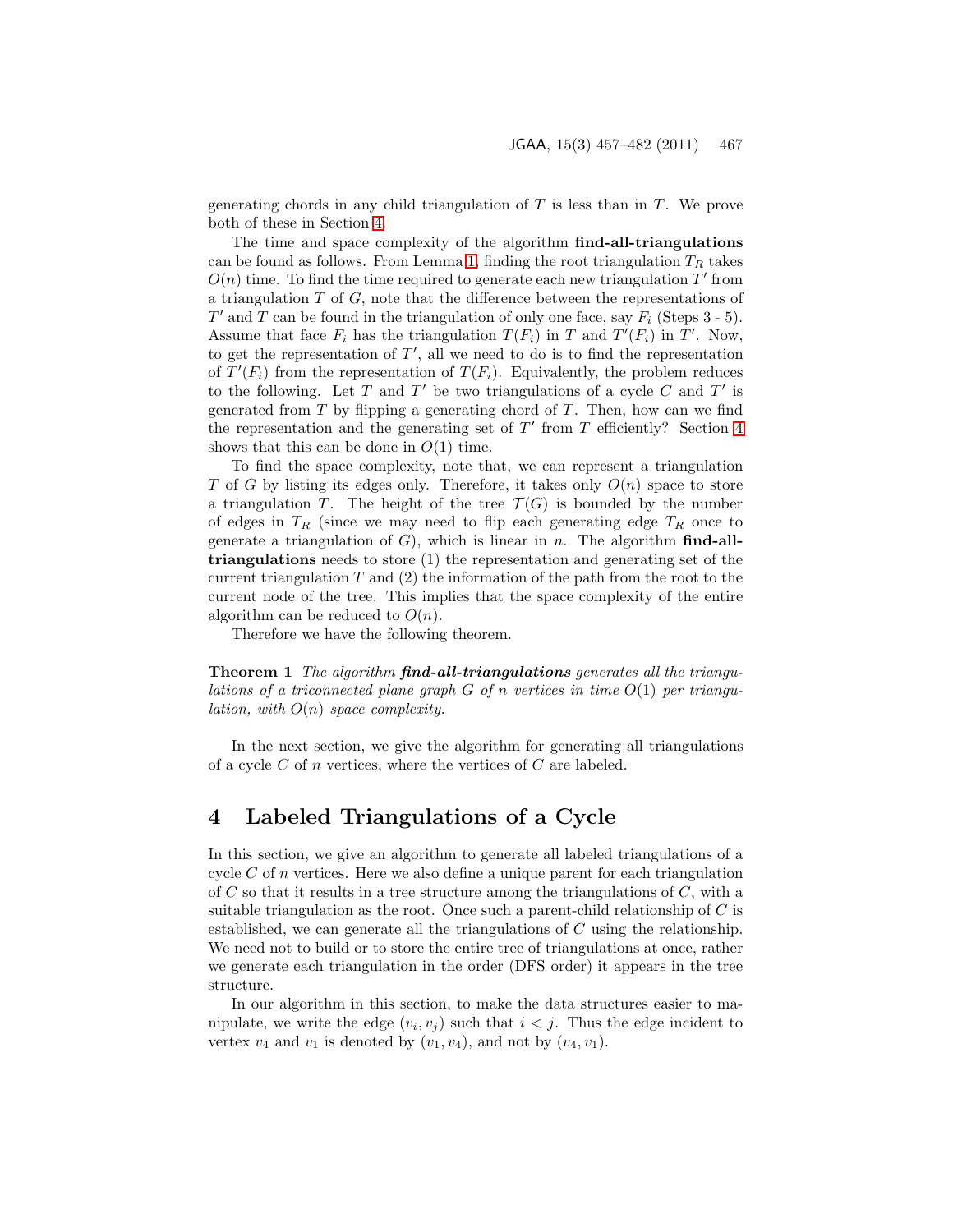

<span id="page-11-0"></span>Figure 7: Genealogical tree  $\mathcal{T}(C)$  of a cycle C of six vertices.

One can observe that, each triangulation of the tree of triangulations in Figure [7,](#page-11-0) except the root, is generated from its parent by flipping a single chord. Each arrow is labeled in Figure [7](#page-11-0) to indicate which chord has been flipped to generate a particular child. We call a tree of triangulations of a cycle  $C$  of  $n$ vertices a *genealogical tree* of C and denote it by  $\mathcal{T}(C)$ . Figure [7](#page-11-0) illustrates one such genealogical tree. Let  $T$  be a triangulation of  $C$ , in which all the chords of T are incident to vertex  $v_1$ . We regard T as the root  $T_r$  of  $\mathcal{T}(C)$  and call  $v_1$  as the root vertex of  $C$ . Note that the choice of root vertex is arbitrary in finding  $T_r$ . We can take any of the vertices of C other than  $v_1$  as the root vertex to find a root triangulation  $T_r$ . With this definition of the root vertex of C, we describe the labeled triangulations of  $C$  as *rooted triangulations*.

Note that, in the root  $T_r$  of  $\mathcal{T}(C)$ , every vertex of C is visible from the root vertex  $v_1$ . We say that the root vertex  $v_1$  has full vision in  $T_r$ . Obviously, in a non-root triangulation T of C, vertex  $v_1$  does not have the full vision. The reason is that T has some "blocking chords" which are blocking some vertices of C from being visible from the root vertex  $v_1$ . A chord  $(v_i, v_j)$  of a triangulation T of C is a blocking chord of T if both  $v_i$  and  $v_j$  are adjacent to the root vertex of C. We say that the root vertex of  $C$  has a *blocked vision* in a non-root triangulation T of C. The following lemma characterizes the non-root triangulations of C.

<span id="page-11-1"></span>**Lemma 2** Each triangulation T of a cycle  $C = \langle v_1, v_2, \dots, v_n \rangle$  has at least one blocking chord, if T is not the root of  $\mathcal{T}(C)$ .

**Proof:** Let  $v_j$  be the vertex of C such that  $(v_1, v_k)$  is a chord of T, for all  $k \geq j$ . Then there exists a vertex  $v_i$  such that  $i < j$  and  $(v_i, v_j)$  is a chord of T (choose i to be the minimum). Otherwise, all chords of T would be incident to  $v_1$  and T would be the root of  $\mathcal{T}(C)$ . Since T is a triangulation of C,  $(v_1, v_i, v_j)$  is a triangle, and hence  $(v_i, v_j)$  is a blocking chord.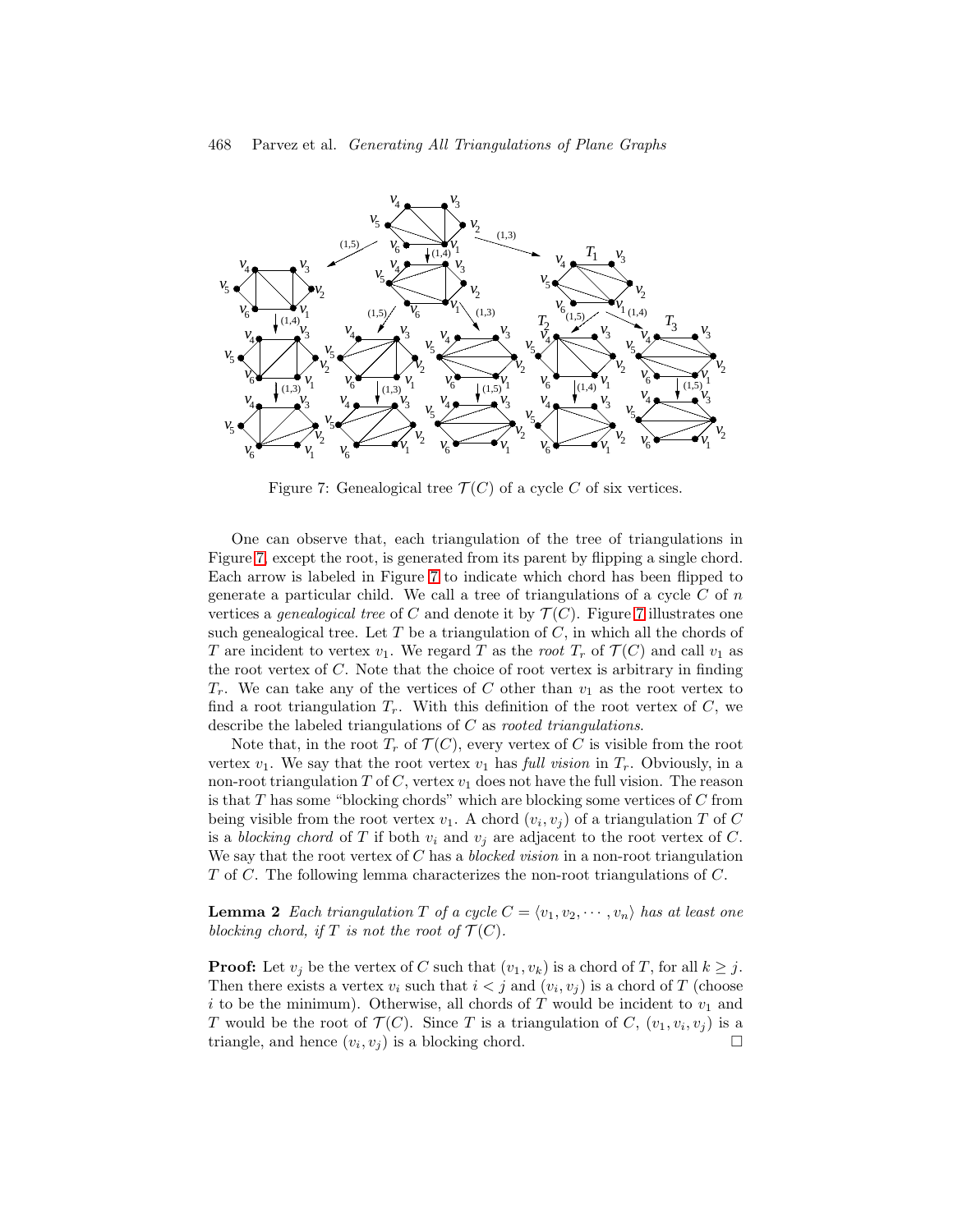Suppose we flip a chord  $(v_1, v_j)$  of T to generate a new triangulation T'. Let  $(v_b, v_{b'})$ ,  $b < b'$  be the newly found chord in T'. Obviously  $(v_b, v_{b'})$  is a blocking chord of  $T'$ . Similarly, if we flip a blocking chord of  $T$  to generate  $T'$ , the newly found chord will be non-blocking, incident to vertex  $v_1$  in T'. For example, if we flip the chord  $(v_1, v_4)$  of the triangulation of Figure [8\(](#page-12-0)a), we get the triangulation of Figure [8\(](#page-12-0)b), where  $(v_3, v_6)$  is the newly found chord. This new chord  $(v_3, v_6)$  is a blocking chord of the triangulation of Figure [8\(](#page-12-0)b).



<span id="page-12-0"></span>Figure 8: Illustration of the generation of a blocking chord; (a) old triangulation and (b) new triangulation.

The rest of this section is organized as follows. Section [4.1](#page-12-1) describes child to parent relationship among the triangulations of a cycle  $C$  of  $n$  vertices. Sec-tion [4.2](#page-13-0) deals with the generation of the children of a triangulation  $T$  in the genealogical tree  $\mathcal{T}(C)$  of C. Section [4.3](#page-17-0) describes the data structures used to represent a triangulation  $T$  of  $C$ . Finally, Section [4.4](#page-17-1) describes the algorithm to generate all triangulations of C.

### <span id="page-12-1"></span>4.1 Child-Parent Relationship

It is convenient to consider the child-parent relationship before considering the parent-child relationship. Throughout the section, we denote the parent of a triangulation T by  $P(T)$ .

We define the child-parent relationships among the triangulations of  $C$  with two goals in mind. First, the differences between a triangulation  $T$  and its parent  $P(T)$  should be minimal, so that T can be generated from  $P(T)$  with the minimal effort. Second, every triangulation  $T$  of  $C$  must have a parent and only one parent in the genealogical tree  $\mathcal{T}(C)$ . We achieve the first goal by ensuring that the parent  $P(T)$  of a triangulation T can be found by flipping a single chord of T. That means T can also be found from its parent  $P(T)$  by flipping a single chord of  $P(T)$ . The second goal, that is the uniqueness of the parent-child relationship, can be achieved as follows.

Our idea of defining a parent-child relationship is that the parent of a triangulation T must have a "clearer vision" than T. Let T and T' be two triangulations of C. We say that  $T'$  has a *clearer vision* than T if the number of vertices visible from  $v_1$  in T' is greater than the number of vertices visible from  $v_1$  in T. For example, three vertices are visible from vertex  $v_1$  in the triangulation  $T_2$  of Figure [7,](#page-11-0) whereas four vertices are visible from vertex  $v_1$  in the triangulation  $T_1$  of Figure [7.](#page-11-0) Therefore  $T_1$  has a clearer vision than  $T_2$  in Figure 7.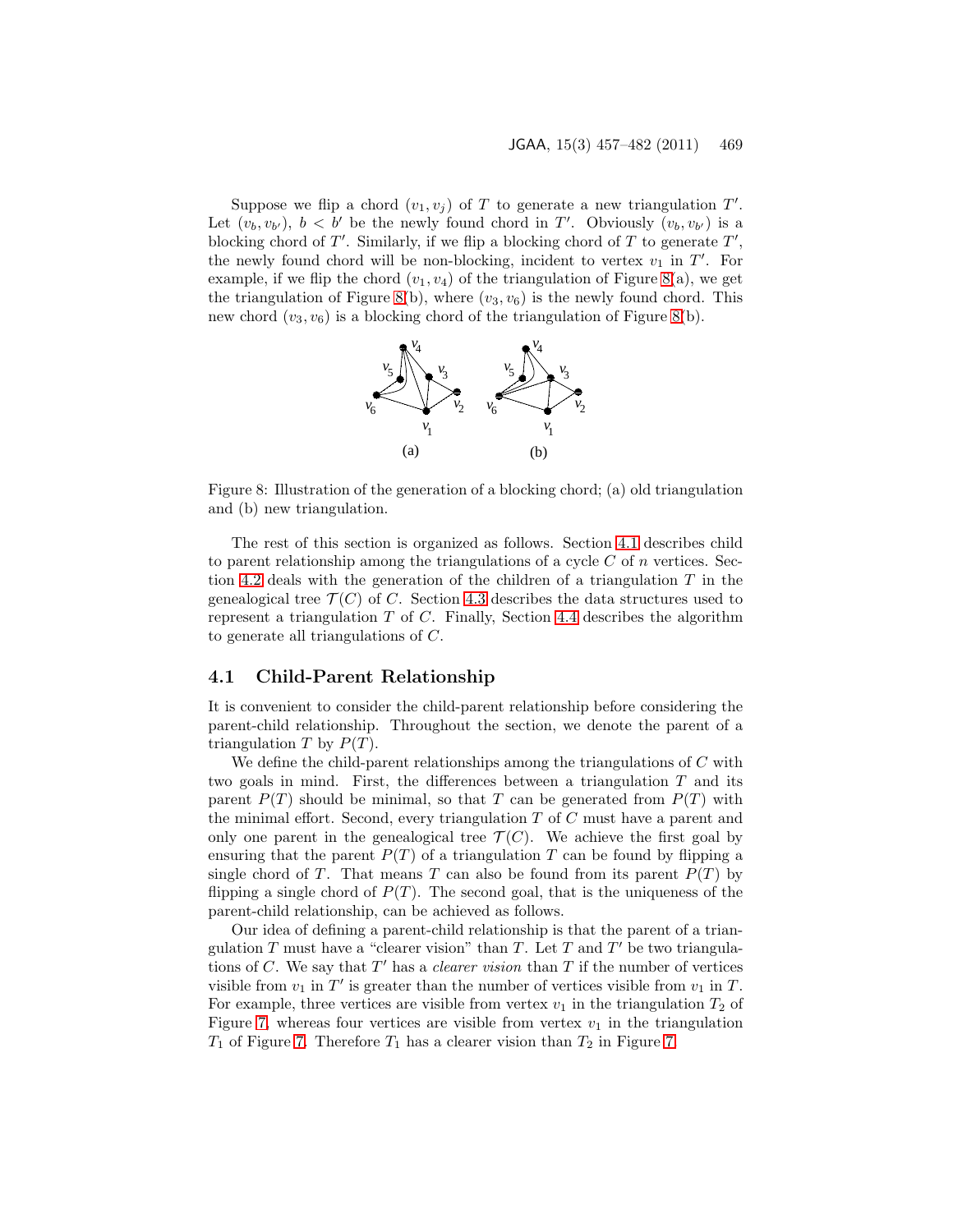#### 470 Parvez et al. Generating All Triangulations of Plane Graphs

We can easily get a triangulation  $T'$  from  $T$ , where  $T'$  has a clearer vision than T, by flipping a blocking chord  $(v_b, v_{b'})$  of T. We say that the triangulation  $T'$  is the parent of T if the chord  $(v_b, v_{b'})$  is the "leftmost blocking chord" of T. The chord  $(v_b, v_{b'})$ ,  $b < b'$ , of T is the *leftmost blocking chord* of T if no other blocking chord of T is incident to a higher indexed vertex than  $v_{b'}$  in T. For example, in Figure [7,](#page-11-0)  $(v_4, v_6)$  is the leftmost blocking chord of the triangulation  $T_2$ . Therefore we flip the chord  $(v_4, v_6)$  of  $T_2$  to find the parent triangulation  $T_1$ of  $T_2$ , as shown in Figure [7.](#page-11-0)

The above definition of the parent of a triangulation  $T$  of  $C$  ensures that we can always find a unique parent of a non-root triangulation  $T$  of  $C$ . From Lemma [2,](#page-11-1) a non-root triangulation  $T$  of  $C$  has at least one blocking chord. From these blocking chords of  $T$  we select the one which is the leftmost and flip that chord to find the unique parent  $P(T)$  of T. Based on the above parent-child relationship, the following lemma claims that every triangulation of a cycle C of *n* vertices is present in the genealogical tree  $\mathcal{T}(C)$ .

<span id="page-13-1"></span>**Lemma 3** For any triangulation T of a cycle  $C = \langle v_1, v_2, \dots, v_n \rangle$ , there is a unique sequence of flipping operations that transforms  $T$  into the root  $T_r$  of  $\mathcal{T}(C)$ .

**Proof:** Let T be a triangulation other than the root of  $\mathcal{T}(C)$ . Then according to Lemma [2,](#page-11-1) T has at least one blocking chord. Let  $(v_b, v_{b'})$  be the leftmost blocking chord of T. We find the parent  $P(T)$  of T by flipping the leftmost blocking chord of  $T$ . Since flipping a blocking chord of  $T$  results in a chord incident to vertex  $v_1$  in the new triangulation,  $P(T)$  has one more chord incident to  $v_1$  than T. Now, if  $P(T)$  is the root, then we stop. Otherwise, we apply the same procedure to  $P(T)$  and find its parent  $P(P(T))$ . By continuously applying this process of finding the parent, we eventually generate the root triangulation  $T_r$  of  $\mathcal{T}(C)$ .

Lemma [3](#page-13-1) ensures that there can be no omission of triangulations in the genealogical tree  $\mathcal{T}(C)$  of a cycle C of n vertices. Since there is a unique sequence of operations that transforms a triangulation T of C into the root  $T_r$  of  $\mathcal{T}(C)$ , by reversing the operations we can generate that particular triangulation, starting at the root. We give the details in the next section.

### <span id="page-13-0"></span>4.2 Generating the Children of a Triangulation in  $\mathcal{T}(C)$

In this section, we describe the method for generating the children of a triangulation T in  $\mathcal{T}(C)$ .

To find the parent  $P(T)$  of the triangulation T, we flip the leftmost blocking chord of T. That means  $P(T)$  has fewer blocking chords than T. Therefore, the operation for generating the children of  $T$  must increase the number of blocking chords in the children of T. Intuitively if we flip a chord  $(v_1, v_i)$  of T, which is incident to vertex  $v_1$  in T, and generate a new triangulation  $T'$ , then  $T'$ contains one more blocking chord than T. We call all such chords  $(v_1, v_i)$  as the candidate chords of T.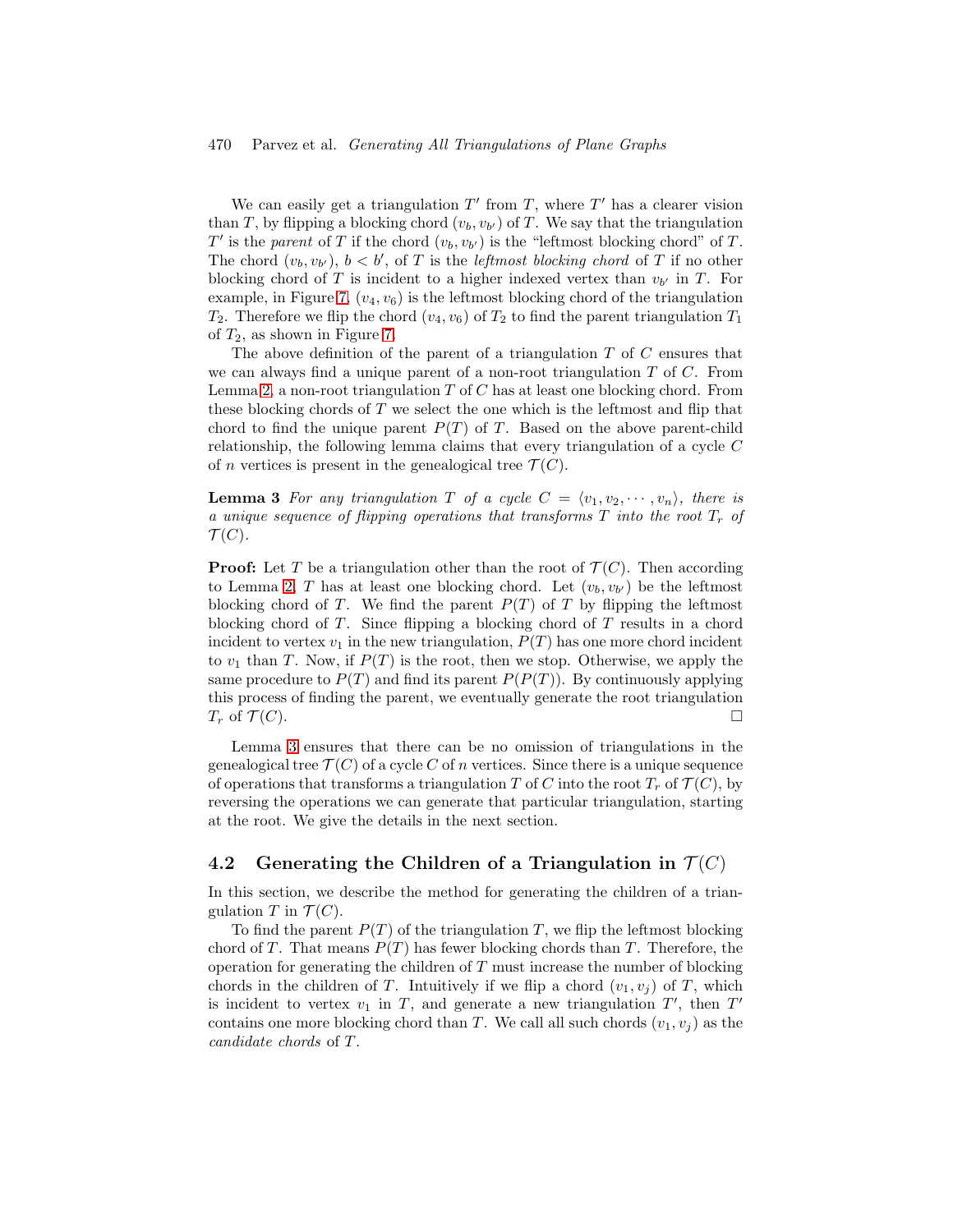Note that, flipping a candidate chord of  $T$  may not always preserve the parent-child relationship described in Section [4.1.](#page-12-1) For example, we generate the triangulation of Figure [9\(](#page-14-0)b) by flipping the candidate chord  $(v_1, v_3)$  of the triangulation of Figure [9\(](#page-14-0)a). The leftmost blocking chord of the triangulation of Figure [9\(](#page-14-0)b) is  $(v_4, v_6)$ ; therefore the parent of the triangulation of Figure 9(b) is the triangulation of Figure [9\(](#page-14-0)c), not the triangulation of Figure 9(a).



<span id="page-14-0"></span>Figure 9: Illustration of a flipping that does not preserve parent-child relationship.

Therefore to keep the parent-child relationship unique, we flip a candidate chord  $(v_1, v_j)$  of T to generate a new triangulation T' if and only if flipping  $(v_1, v_j)$  of T results in the leftmost blocking chord of T'. We call such a candidate chord  $(v_1, v_i)$  of T as a *generating chord*. The generating chords of a triangulation T of C can be found as follows. Let  $(v_b, v_{b'})$  be the leftmost blocking chord of a triangulation T of a cycle C of n vertices. Then  $(v_1, v_i)$  is a generating chord of T if  $j \geq b$ . If T has no blocking chord then all chords of T are generating chords. Thus all the chords of the root  $T_r$  of  $\mathcal{T}(C)$  are generating chords. All other candidate chords of  $T$  are called non-generating. We call the set of generating chords of a triangulation  $T$  as the *generating set GS* of T. For example, the triangulation in Figure [10\(](#page-14-1)a) is the root triangulation of  $\mathcal{T}(C)$  of a cycle C of 8 vertices. Therefore, all the chords of the triangulation in Figure [10\(](#page-14-1)a) are generating chords. In the triangulation of Figure 10(b),  $(v_1, v_4)$ ,  $(v_1, v_6)$  and  $(v_1, v_7)$  are three generating chords, whereas  $(v_1, v_3)$  is a non-generating chord.



<span id="page-14-1"></span>Figure 10: Illustration of generating chords.

We now have the following lemmas.

**Lemma 4** The root  $T_r$  of the genealogical tree  $\mathcal{T}(C)$  of a cycle C of n vertices has  $n-3$  generating chords and any other triangulations in  $\mathcal{T}(C)$  has less than  $n-3$  generating chords.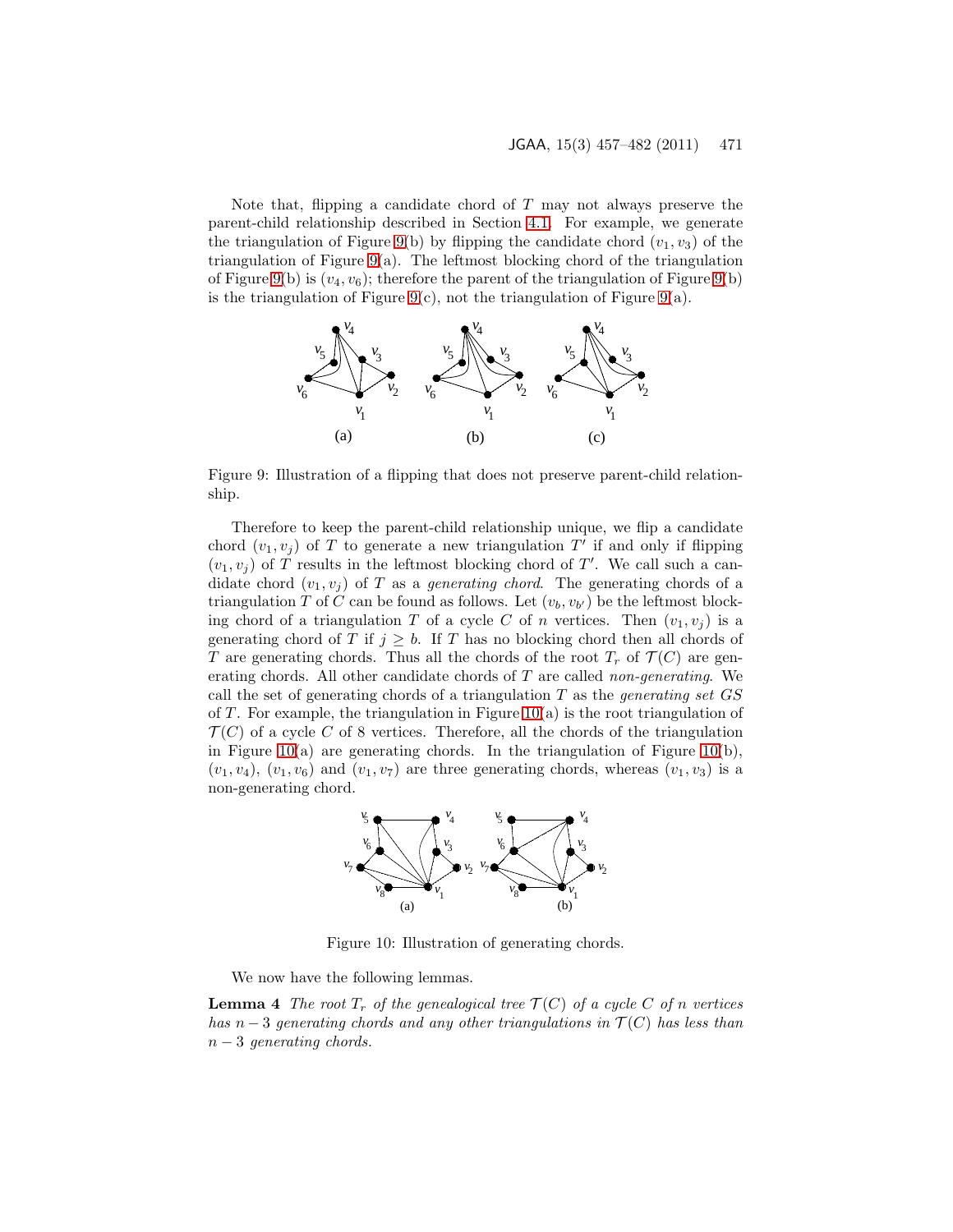**Proof:** The number of chords in any triangulation  $T$  of a cycle  $C$  of  $n$  vertices is  $n-3$ . Thus the maximum number of possible generating chords is also  $n-3$ . Since the root triangulation  $T_r$  has all its chords as generating,  $T_r$  contains  $n-3$ generating chords. Any triangulation  $T$  other than the root  $T_r$  contains at least one blocking chord, which is not incident to vertex  $v_1$  in T. Since generating chords must be incident to vertex  $v_1$ , any triangulation other than  $T_r$  has less than  $n-3$  generating chords.

<span id="page-15-0"></span>**Lemma 5** Let  $(v_1, v_i)$  be a generating chord of a triangulation T of a cycle C of n vertices. Then flipping  $(v_1, v_j)$  in T results in the leftmost blocking chord of  $T(v_1, v_i)$ .

**Proof:** Let  $(v_r, v_{r'})$  be the leftmost blocking chord of T. We first consider the case where either  $v_j = v_r$  or  $v_j = v_{r'}$ .

If  $v_j = v_r$ , then  $\langle v_1, v_j, v_{r'} \rangle$  is a triangle of T (see Figure [11\(](#page-16-0)a)) and after flipping  $(v_1, v_j)$  of T we get  $(v_i, v_{r'})$  as a chord in  $T(v_1, v_j)$ , for some  $i < j$  (see Figure [11\(](#page-16-0)b)). Since every face of  $T(v_1, v_j)$  is a triangle,  $\langle v_1, v_i, v_{r'} \rangle$  is a triangle of  $T(v_1, v_j)$ . Therefore,  $(v_i, v_{r'})$  is the blocking chord of  $T(v_1, v_j)$ . Since,  $(v_r, v_{r'})$ is the leftmost blocking chord of T and vertex  $v_r$  is not visible from vertex  $v_1$ in  $T(v_1, v_j)$ ,  $(v_i, v_{r'})$  is the leftmost blocking chord of  $T(v_1, v_j)$ 

If  $v_j = v_{r'}$ , then  $\langle v_1, v_r, v_j \rangle$  is a triangle of T (see Figure [11\(](#page-16-0)c)) and after flipping  $(v_1, v_j)$  of T we get  $(v_i, v_r)$  as a chord of  $T(v_1, v_j)$ , for some  $i > j$  (see Figure [11\(](#page-16-0)d)). Since every face of  $T(v_1, v_j)$  is a triangle,  $\langle v_1, v_r, v_i \rangle$  is a triangle of  $T(v_1, v_j)$ . Therefore,  $(v_r, v_i)$  is a blocking chord of  $T(v_1, v_j)$ . Since,  $(v_r, v_{r'})$ is a leftmost blocking chord of T and  $(v_r, v_i)$  is a blocking chord of  $T(v_1, v_i)$ , where  $i > r'$ ,  $(v_r, v_i)$  is the leftmost blocking chord of  $T(v_1, v_j)$ 

We now consider the case where  $j > r'$  (see Figure [11\(](#page-16-0)e)). Let  $(v_q, v_{q'})$ be the chord which appears in  $T(v_1, v_j)$  after flipping the chord  $(v_1, v_j)$  of T (see Figure [11\(](#page-16-0)f)). Every face of  $T(v_1, v_j)$  is a triangle. Thus,  $\langle v_1, v_q, v_{q'} \rangle$  is a triangle of  $T(v_1, v_j)$  and  $(v_q, v_{q'})$  is a blocking chord of  $T(v_1, v_j)$ . Since,  $q' > j$ , we have  $q' > r'$ . Therefore,  $(v_q, v_{q'})$  is the leftmost blocking chord of  $T(v_1, v_j)$ . Ò

<span id="page-15-1"></span>**Lemma 6** Let T be a triangulation of a cycle C of n vertices. Let  $T(v_1, v_i)$ be the triangulation generated by flipping the chord  $(v_1, v_i)$  of T. Then T is the parent of  $T(v_1, v_i)$  in the genealogical tree  $\mathcal{T}(C)$  if and only if  $(v_1, v_j)$  is a generating chord of T .

**Proof:** Necessity. Assume that  $(v_1, v_j)$  is a non-generating chord of T. It is sufficient to show that T is not the parent of  $T(v_1, v_j)$ . Here, we have  $j < r$ (see Figure [12\(](#page-16-1)a)). Let  $(v_q, v_{q'})$  be the chord which appears in  $T(v_1, v_j)$  after flipping  $(v_1, v_j)$  of T (see Figure [12\(](#page-16-1)b)). Since the chord  $(v_1, v_r)$  of T is also a chord of  $T(v_1, v_j)$ , we have  $q' \leq r$ . Therefore,  $q < r'$ . Thus,  $(v_r, v_{r'})$  is the leftmost blocking chord of  $T(v_1, v_i)$  and T is not the parent of  $T(v_1, v_i)$ .

Sufficiency. Assume that  $(v_1, v_i)$  is a generating chord of T. We show that T is the parent of  $T(v_1, v_i)$  in  $\mathcal{T}(C)$ .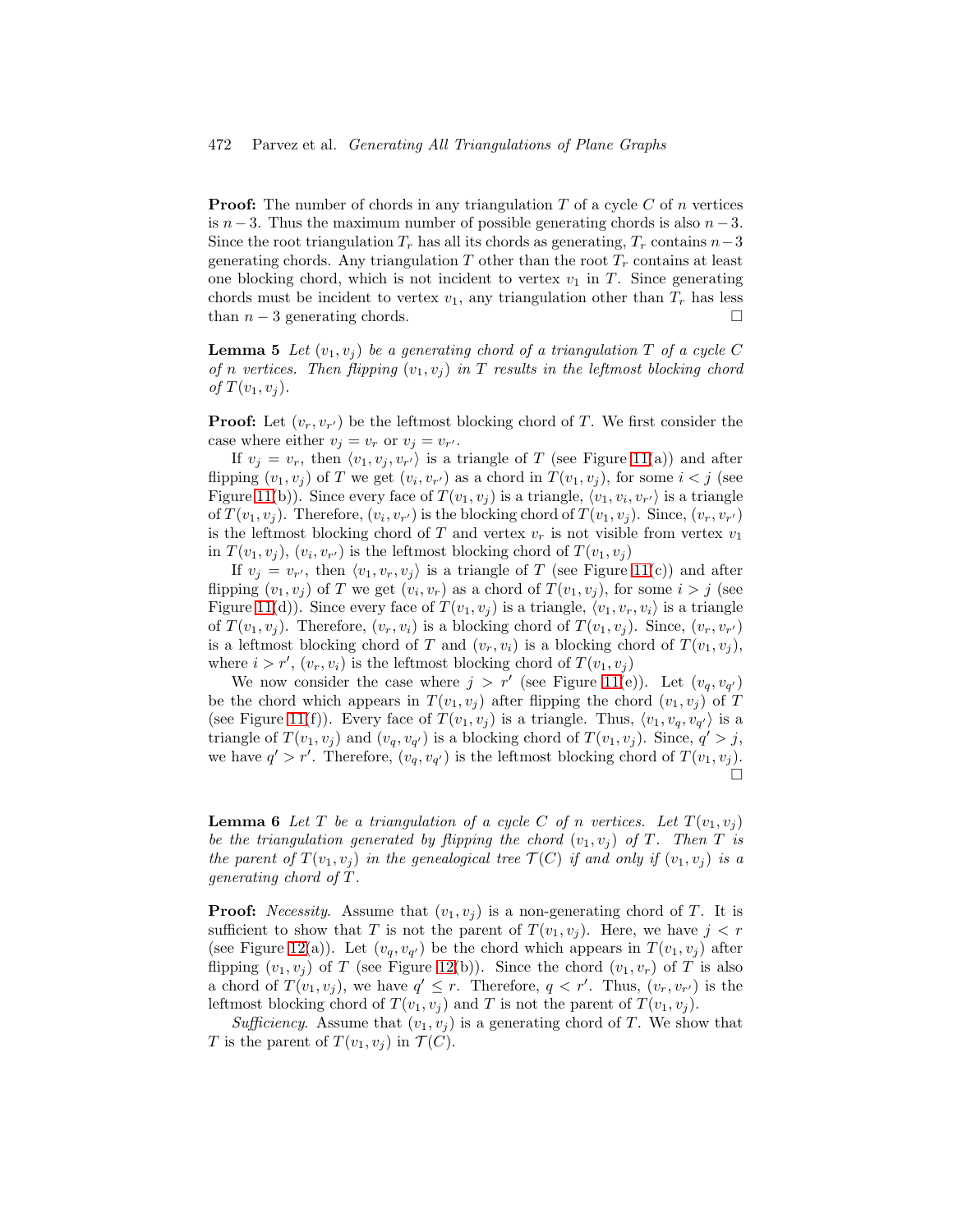

<span id="page-16-0"></span>Figure 11: Illustration of Lemma [5.](#page-15-0)

Let  $(v_q, v_{q'})$  be the chord which appears in  $T(v_1, v_j)$  after flipping  $(v_1, v_j)$ of T. To prove that T is the parent of  $T(v_1, v_i)$  in  $\mathcal{T}(C)$ , we must show that  $(v_q, v_{q'})$  is the leftmost blocking chord of  $T(v_1, v_j)$ .

We first consider the case where T is the root of  $\mathcal{T}(C)$ . T does not have any parent and all the chords of T are incident to vertex  $v_1$ . Therefore,  $(v_q, v_{q'})$  is the only chord of  $T(v_1, v_j)$  which is not incident to vertex  $v_1$ . Thus,  $(v_q, v_{q'})$  is the leftmost blocking chord of  $T(v_1, v_j)$ .

We now consider the case where T is not the root of  $\mathcal{T}(C)$ . Then by Lemma [5,](#page-15-0)  $(v_q, v_{q'})$  is the leftmost blocking chord of  $T(v_1, v_j)$ .



<span id="page-16-1"></span>Figure 12: Illustration of Lemma [6.](#page-15-1)

According to Lemma [5](#page-15-0) and [6,](#page-15-1) if the generating set  $GS$  of a triangulation  $T$  is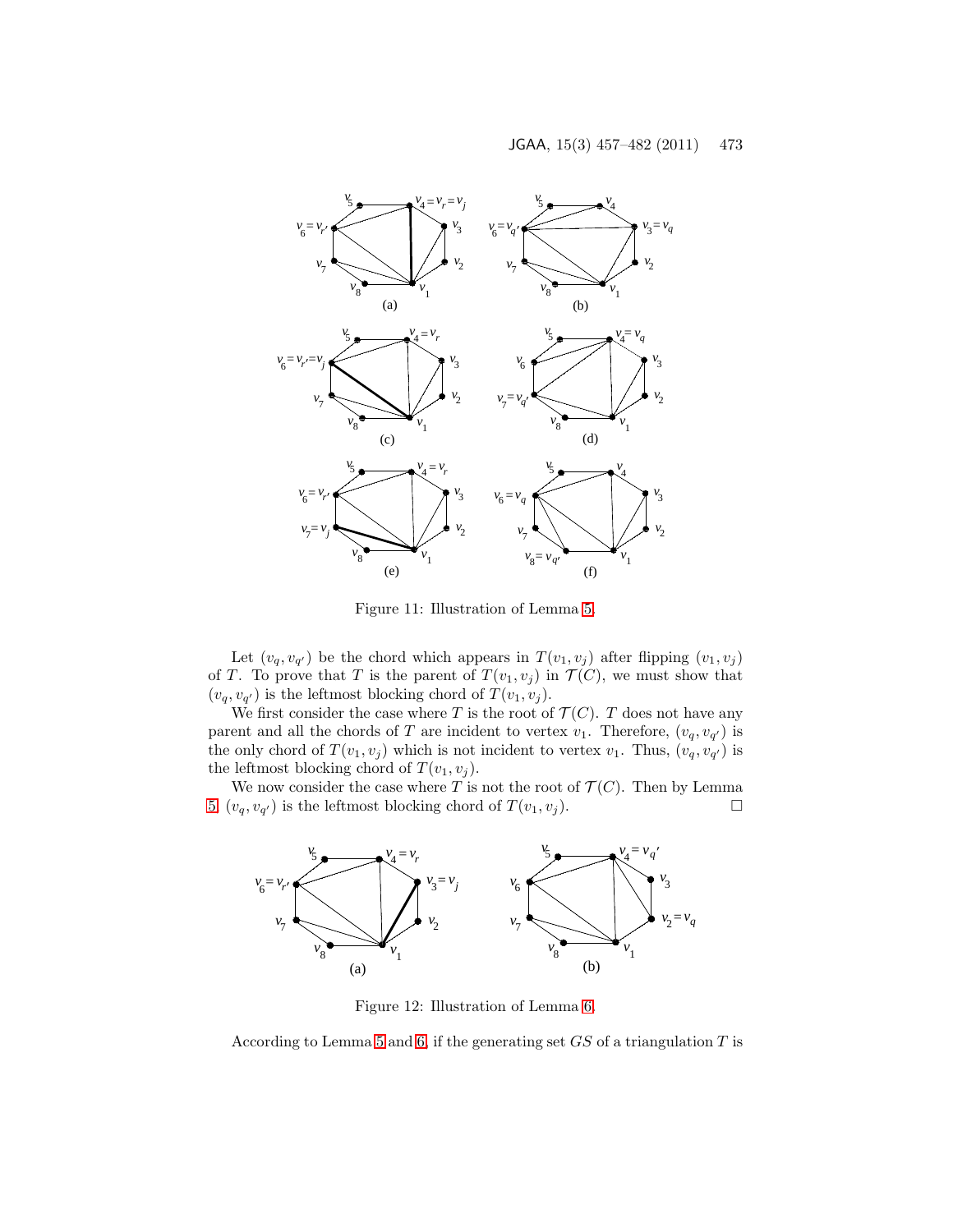non-empty, then we can generate each of the children of T in  $\mathcal{T}(C)$  by flipping a generating chord of  $T$ . Therefore, the number of children of a triangulation  $T$  in  $\mathcal{T}(C)$  will be equal to the cardinality of the generating set. Thus, the following lemma holds.

**Lemma 7** The number of children of a triangulation  $T$  of a cycle  $C$  is equal to the number of chords in the generating set of T. The root of  $\mathcal{T}(C)$  has the maximum number of children.

### <span id="page-17-0"></span>4.3 The Representation of a Triangulation in  $\mathcal{T}(C)$

In this section, we describe a data structure that we use to represent a triangulation  $T$  and that enables us to generate each child triangulation of  $T$  in constant time.

For a triangulation  $T$  of  $C$ , we maintain three lists:  $L$ ,  $GS$  and  $O$  to represent T completely. Here  $L$  is the list of chords of T and  $GS$  is the generating set of T. For each chord  $(v_1, v_j)$  in the generating set GS of T, we maintain a corresponding *opposite pair*  $(v_o, v_{o'})$ , such that  $\langle v_1, v_o, v_j, v_{o'} \rangle$  is a quadrilateral of T. Note that,  $o < j$  and  $o' > j$ . O is the list of such opposite pairs. For example, in Figure [10\(](#page-14-1)a), the generating chord  $(v_1, v_4)$  has the opposite pair  $(v_3, v_6)$ .

Since we generate triangulations of C starting with the root  $T_r$ , we find the representation of  $T_r$  first. The chords of  $T_r$  are listed in L in clockwise order. That is, for  $T_r$ ,  $L = \{(v_1, v_{n-1}), (v_1, v_{n-2}), \cdots, (v_1, v_3)\}$ . The generating set  $GS$ is exactly similar to the list L of  $T_r$ :  $GS = \{(v_1, v_{n-1}), (v_1, v_{n-2}), \cdots, (v_1, v_4)\}$  $(v_1, v_3)$ . The corresponding list of opposite pairs is  $O = \{(v_{n-2}, v_n), (v_{n-3}, v_{n-1})\}$  $\cdots$ ,  $(v_3, v_5)$ ,  $(v_2, v_4)$ }; that means,  $(v_{i-1}, v_{i+1})$  is the opposite pair of  $(v_1, v_i)$  in  $T_r$ ,  $3 \leq j \leq n-1$ .

Let  $T(v_1, v_i)$  be a child triangulation of T in  $T(C)$  generated from T by flipping the chord  $(v_1, v_j)$  of T. Let  $(v_b, v_{b'})$  be the blocking chord which appears in  $T(v_1, v_j)$  after flipping  $(v_1, v_j)$  of T. The list L of  $T(v_1, v_j)$  can be found easily from the representation of T by removing  $(v_1, v_j)$  from the list L of T and adding  $(v_b, v_{b'})$  to it. Note that one can easily find the blocking chord  $(v_b, v_{b'})$  of  $T'$ , since  $(v_b, v_{b'})$  is the opposite pair of  $(v_1, v_j)$  in the representation of T.

In the next section, we give the detailed algorithm for generating the triangulations of  $C$  and show that the representation of a child triangulation  $T'$  of  $T$  can be found from the representation of  $T$  in constant time.

### <span id="page-17-1"></span>4.4 The Algorithm

In this section, we give an algorithm to generate all triangulations of a cycle  $C$ of n vertices.

Let  $v_{j_1}, v_{j_2}, \dots, v_{j_k}, j_1 > j_2 > \dots > j_k$ , be the sequence of k vertices of a triangulation T of C. Here  $(v_1, v_{j_1}), (v_1, v_{j_2}), \cdots, (v_1, v_{j_k})$  are the chords of T and the chords  $(v_1, v_{j_i}), 1 \leq i \leq k$ , are generating chords of T. Then, T has a generating set  $GS = \{(v_1, v_{j_1}), (v_1, v_{j_2}), \cdots, (v_1, v_{j_k})\}$  of k generating chords,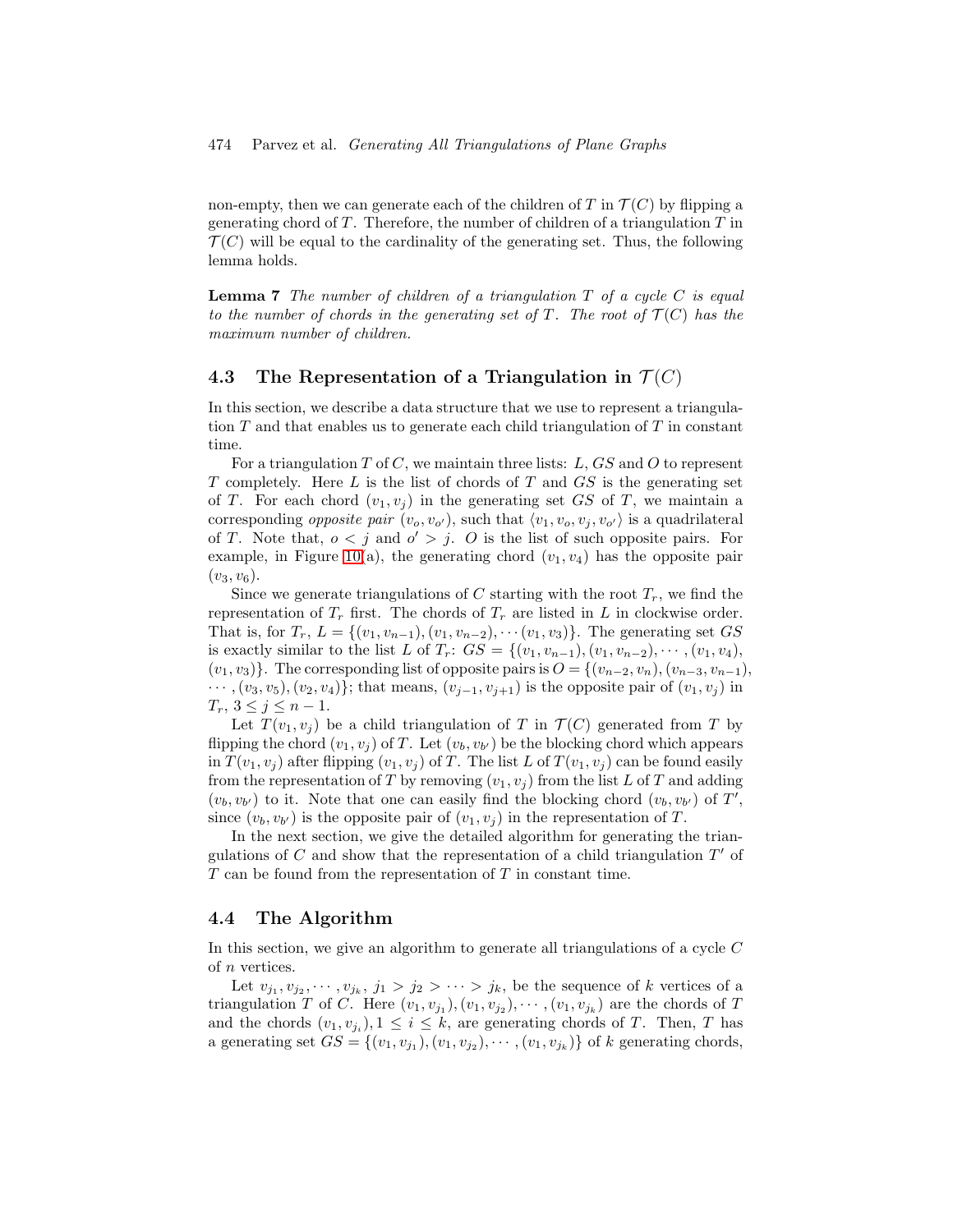for  $0 \le k \le n-3$ . For  $T_r$ ,  $GS = \{(v_1, v_{n-1}), (v_1, v_{n-2}), \cdots, (v_1, v_4), (v_1, v_3)\}.$ For each chord  $(v_1, v_i)$  of T, we keep an opposite pair  $(v_0, v_{o'})$  in T. O is the set of such pairs. For  $T_r$ ,  $O = \{(v_{n-2}, v_n), (v_{n-3}, v_{n-1}), \cdots, (v_3, v_5), (v_2, v_4)\}\$ as shown in Section [4.3.](#page-17-0) We find the sets  $GS$  and O of a child  $T'$  of T by updating the lists  $GS$  and  $O$  of  $T$  while we generate  $T'$ .

We now describe a method for generating the children of a triangulation T in  $\mathcal{T}(C)$ . We have two cases based on whether T is the root of  $\mathcal{T}(C)$  or not. **Case 1:** T is the root of  $\mathcal{T}(C)$ .

In this case, all the chords of  $T$  are generating chords and there are a total of  $n-3$  such chords in T. Any of these generating chords of T can be flipped to generate a child triangulation of  $T$ . For example, the root of the genealogical tree in Figure [7](#page-11-0) has three generating chords; thus it has three children as shown in Figure [7.](#page-11-0)

**Case 2:** T is not the root of  $\mathcal{T}(C)$ .

Let  $(v_b, v_{b'})$  be the leftmost blocking chord of T. Consider a chord  $(v_1, v_j)$ of T. If  $j \ge b$ , then  $(v_1, v_j)$  is a generating chord of T. Therefore, according to Lemma [6,](#page-15-1)  $T(v_1, v_i)$  is a child of T in  $\mathcal{T}(C)$ . Thus, for all chords  $(v_1, v_i)$  of T such that  $j > b$ , a new triangulation is generated by flipping  $(v_1, v_j)$ .

If  $j < b$ , then  $(v_1, v_j)$  is a non-generating chord of T and according to Lemma [6,](#page-15-1) we cannot flip  $(v_1, v_i)$  to generate a new triangulation from T.

Based on the case analysis above, we can generate all triangulations of C. The algorithm is as follows.

Procedure find-all-child-triangulations-cycle $(T)$ begin Output  $T$ ; {output the difference in representation from the previous triangulation} if T has no generating chords then return ; Let  $(v_b, v_{b'})$  be the leftmost blocking chord of T; for all  $j \geq b$ if  $(v_1, v_i)$  is a chord of T then find-all-child-triangulations-cycle( $T(v_1, v_i)$ ); {Case 2} end; Algorithm find-all-triangulations-cycle $(n)$ begin Output *root*  $T_r$ ;  $T = T_r$ ; for  $j = n - 1$  to 3 find-all-child-triangulations-cycle( $T(v_1, v_j)$ ); {Case 1} end.

The following theorem describes the correctness and performance of the algorithm find-all-triangulations-cycle.

**Theorem 2** Given a cycle C of n vertices, we can generate all the triangulations of C in  $O(1)$  time per triangulation, without duplications and omissions. The space complexity of the algorithm is  $O(n)$ .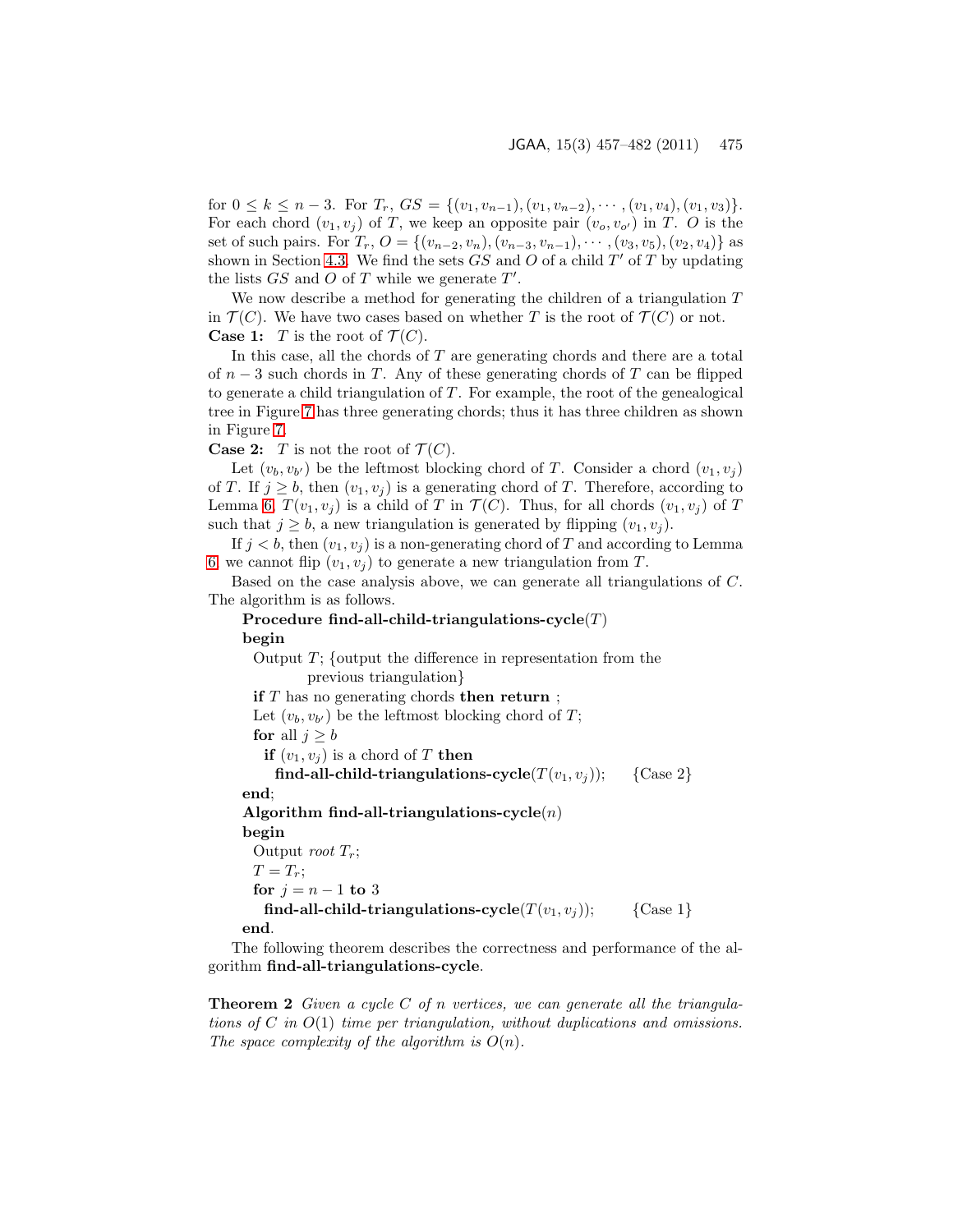**Proof:** Let T be a triangulation of C and  $T(v_1, v_j)$  be the triangulation generated from T by flipping the chord  $(v_1, v_j)$  of T. The algorithm find-alltriangulations-cycle generates  $T(v_1, v_i)$  from T if only if  $(v_1, v_i)$  is a generat-ing chord of T. Therefore, according to Lemma [6,](#page-15-1) T is the parent of  $T(v_1, v_i)$ . That means, each triangulation  $T$  of  $C$  is generated from its parent only; therefore, duplication cannot occur. To prove that no omission occurs, we use Lemma [3.](#page-13-1) Lemma [3](#page-13-1) implies that for any triangulation  $T$  of  $C$ , there is a unique path from the root  $T_r$  to T in  $\mathcal{T}(C)$ . Thus, to show that the algorithm find-alltriangulations-cycle does not omit any triangulation, it is sufficient to prove that the algorithm find-all-triangulations-cycle generates all the children of a triangulation  $T$ . By Lemma [6,](#page-15-1) to generate the children of a triangulation  $T$ , only the generating chords of  $T$  need to be flipped. Since the algorithm  $find$ all-triangulations-cycle flips all the generating chords of a triangulation  $T$  to generate new triangulations from T, all the children of T in  $\mathcal{T}(C)$  are generated.

The complexity of the algorithm can be found as follows. We need to store the generating set  $GS$  for the current triangulation T of C. Since the maximum cardinality of GS is  $n-3$ , it takes  $O(n)$  space to store it. Along with GS, we need to maintain for  $T$ , the set of opposite pairs  $O$  and update it while generating children. We also need to maintain another list  $L$  for listing the chords of T. To generate the triangulations of C, we start at the root of  $\mathcal{T}(C)$ . For the root of  $\mathcal{T}(C)$ , GS is identical to L. When a generating chord of T is flipped, that chord is replaced in the list  $L$  of  $T$  by its opposite pair in  $T$  to get the list L of the child. Since we use a recursive procedure to generate the triangulations without constructing the whole  $\mathcal{T}(C)$ , and the depth of the tree is  $n-2$  (number of chords in the root plus one), the algorithm uses  $O(n)$  space.

Now the question is how can we update  $GS$  and  $O$ ? By implementing these two sets using linked lists and storing appropriate pointers at each node on the path from the root of  $\mathcal{T}(C)$  to the current triangulation T, we can do it in constant time. Let  $(v_1, v_i)$  be the chord of T to be flipped. The updated lists  $GS$  and  $O$  correspond to the newly generated child of  $T$ .

Flipping the generating chord  $(v_1, v_i)$  of T can change the opposite pairs of maximum two other candidate chords of T in the representation of  $T(v_1, v_i)$ . In our algorithm, we only need to change the opposite pairs of candidate chords of  $T(v_1, v_i)$ . Let  $(v_1, v_i)$ ,  $(v_1, v_i)$  and  $(v_1, v_k)$  be three candidate chords of T,  $k < j < i$ , such that  $\langle v_1, v_k, v_j, v_i \rangle$  is a quadrilateral of T, as shown in Figure [13.](#page-20-1) We now flip  $(v_1, v_i)$  of T to generate the child  $T(v_1, v_i)$  of T. Flipping the chord  $(v_1, v_i)$  of T changes the opposite pairs of the chords  $(v_1, v_i)$  and  $(v_1, v_k)$  of T in  $T(v_1, v_i)$ . The changes can be done as follows.

Let  $(v_0, v_{o'})$  be the opposite pair of  $(v_1, v_j)$  in T. Here  $o = k$  and  $o' = i$ , as shown in Figure [13.](#page-20-1) Let the opposite pair of  $(v_1, v_i)$  in T be  $(v_l, v_{l'})$ . Then  $l = j$ and the opposite pair of  $(v_1, v_i)$  in  $T(v_1, v_j)$  is  $(v_o, v_{l'})$ . Similarly, if the opposite pair of  $(v_1, v_k)$  is  $(v_s, v_{s'})$  in T, then  $s' = j$  and the opposite pair of  $(v_1, v_k)$  in  $T(v_1, v_i)$  will be  $(v_s, v_{o'})$ . Figure [14](#page-20-2) shows the update operations. Clearly, these updates can be done in  $O(1)$  time.

Thus, if a triangulation T has k children, all of them can be generated in  $O(k)$  time. Therefore each child of T is generated in  $O(1)$  time.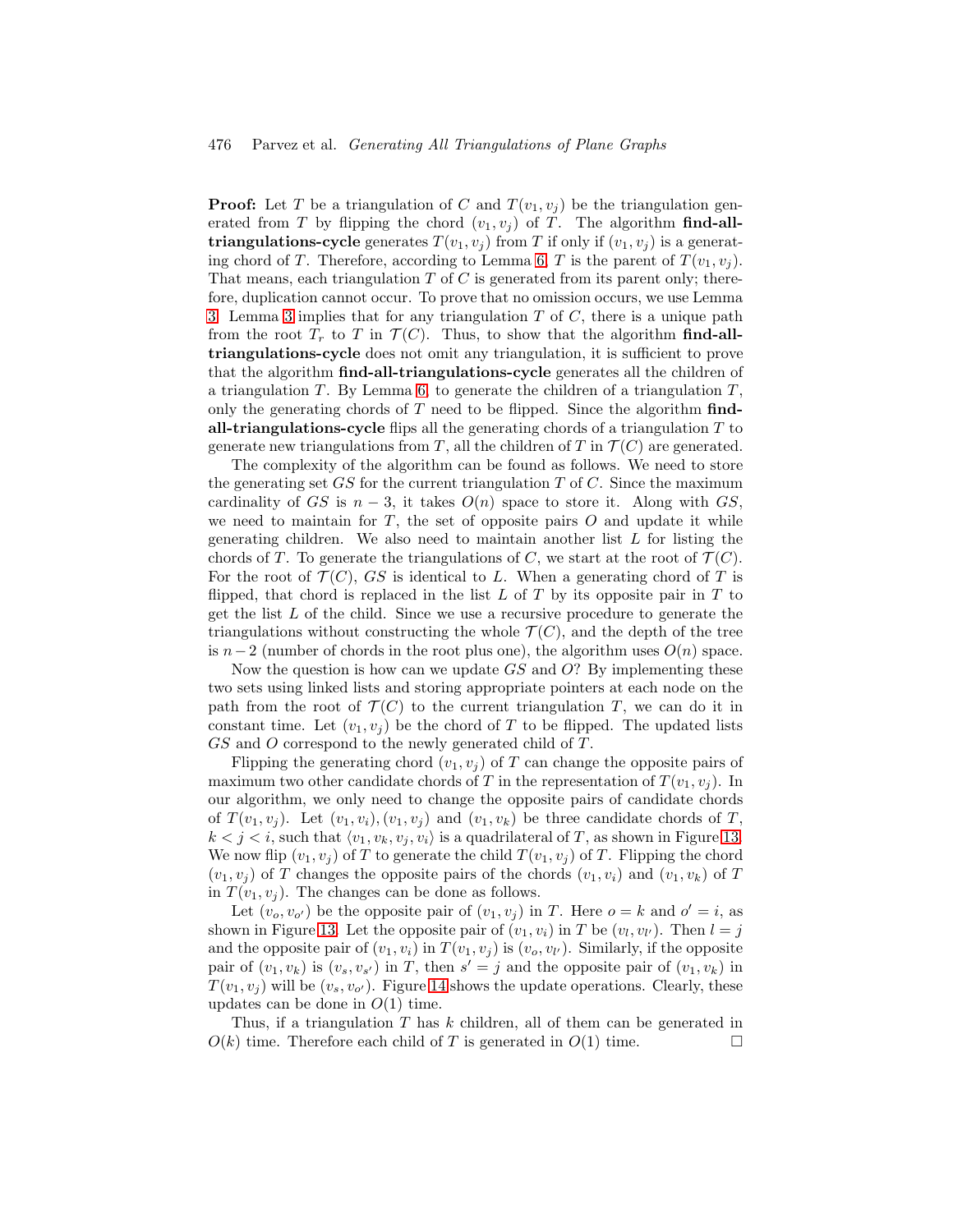

Figure 13: Flipping  $(v_1, v_j)$  can affect two candidate chords.

<span id="page-20-1"></span>

<span id="page-20-2"></span>Figure 14: Illustration of the update operations of the opposite pairs of two affected edges; (a) parent and (b) child.

# <span id="page-20-0"></span>5 Generating Unlabeled Triangulations

In this section, we give the idea for generating all unlabeled triangulations of a cycle  $C$  of  $n$  vertices.

Generating all unlabeled triangulations of a cycle  $C$  is more difficult than generating labeled triangulations. If the vertices of  $C$  are not numbered then we need to avoid "rotational" and "mirror repetitions" among the triangulations of C. Two unlabeled triangulations of a cycle are rotationally equivalent to each other, if one can be found by rotating the other one. Similarly, two unlabeled triangulations of a cycle are mirror image of each other, if one can be found by taking the mirror image of the other one. For example, the triangulations of Figure  $15(a)$  and (b) are rotationally similar if we remove the labels, since then both of them are similar to the triangulation of Figure 15 $(c)$ . The two triangulations of Figure [16\(](#page-21-1)a) and (b) are mirror images of the one another, if no labels are used, and both of them are then similar to the triangulation of Figure  $16(c)$ . In this section, we modify our algorithm for generating all triangulations of a cycle to avoid such repetitions. For this purpose, we consider each triangulation of  $C$  as belonging to a particular class, in which the triangulations of C are rotationally equivalent or mirror images of one another. We choose one representative triangulation from each class. The modified algorithm still uses the labels while generating the triangulations, but avoids any rotational or mirror repetitions by outputting a triangulation only if it is the representative of a particular class. Thus, our modified algorithm constructs the tree of triangulations  $T_6$  of a cycle of six vertices as shown in Figure [17.](#page-21-2) Note that, only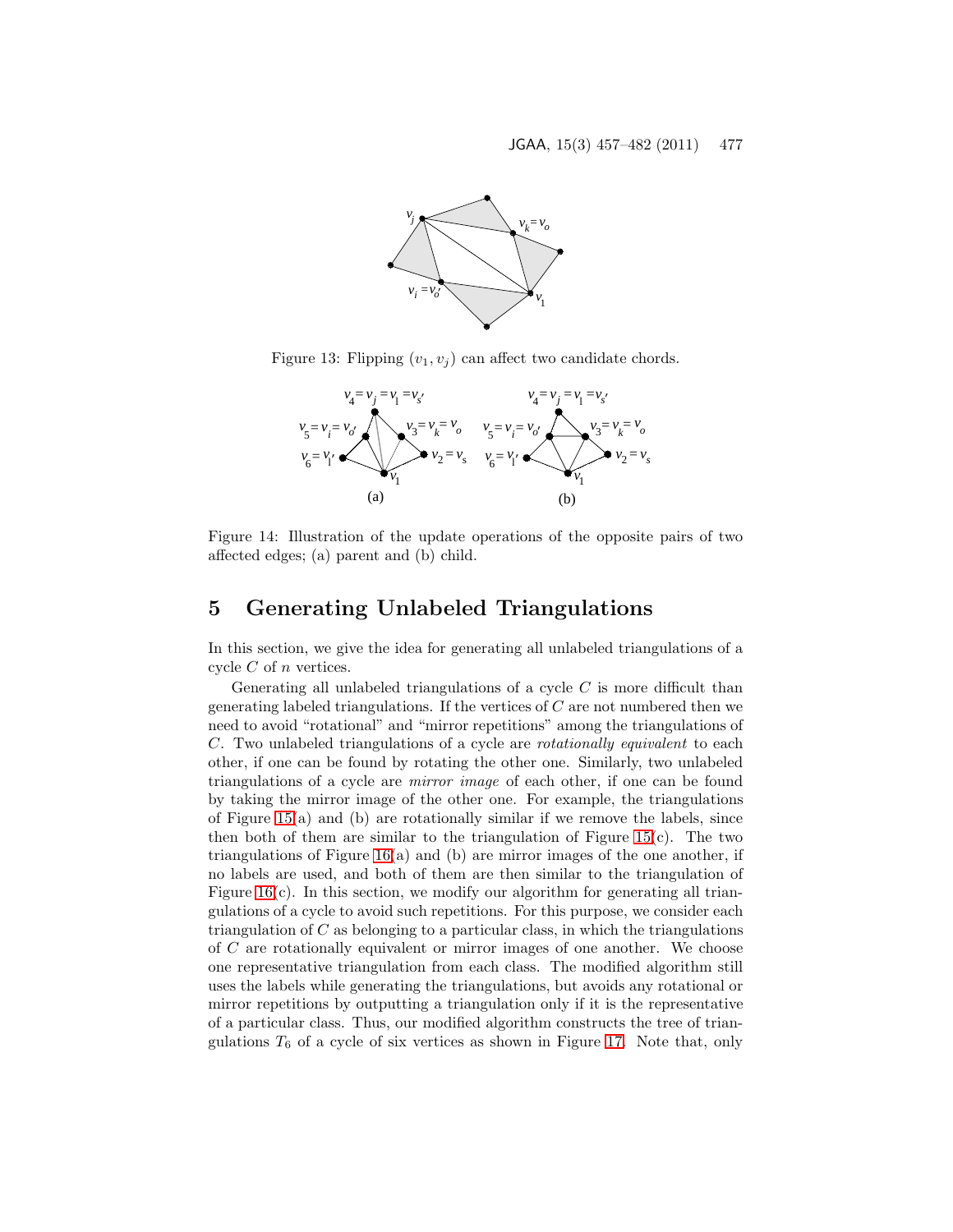three triangulations are there in Figure [17,](#page-21-2) while the tree of triangulations of Figure [7](#page-11-0) contains 14 triangulations.



Figure 15: Two triangulations of (a) and (b) are rotationally equivalent to the triangulation of (c), when the labels are removed.

<span id="page-21-0"></span>

Figure 16: Two triangulations of (a) and (b) are are mirror image of each other, similar to the triangulation of (c), when the labels are removed.

<span id="page-21-1"></span>

<span id="page-21-2"></span>Figure 17: Illustration of  $\mathcal{T}(C)$  from Figure [7](#page-11-0) when rotational and mirror repetitions are not allowed.

We now give a new representation of each triangulation of a cycle that enables us to avoid any rotational or mirror repetitions easily. Let T be a triangulation of C where the vertices of C are labeled sequentially from  $v_1$  to  $v_n$ . A labeled degree sequence  $\langle d_1, d_2, \cdots, d_n \rangle$  of T is the sequence of degrees of the vertices, where  $d_i$  is the degree of  $v_i$  in the graph associated with T. A vertex with degree 2 is called an ear of  $T$ . We thus have the following lemma.

**Lemma 8** Let  $T$  be a labeled triangulation of a cycle  $C$  of n vertices. Then  $T$ can be represented uniquely by its labeled degree sequence.

**Proof:** Let  $\langle d_1, d_2, \cdots, d_n \rangle$  be the labeled degree sequence of T. We note that T has at least two ears. Let  $v_i$  is the clockwise first ear. Remove it and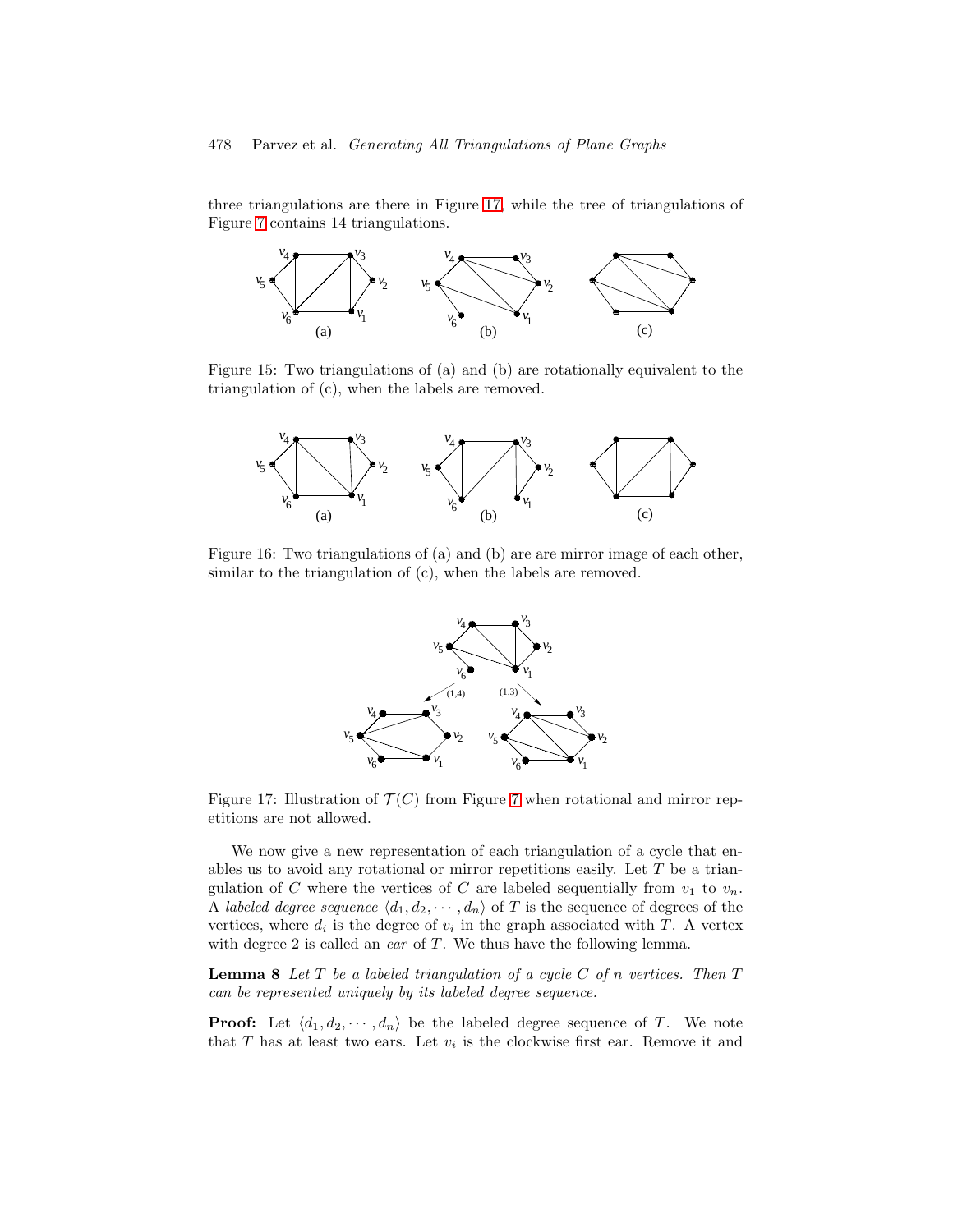decrease the degrees of its two neighboring vertices by one. Apply the procedure recursively until the vertices  $v_1$  and  $v_2$  are left. Thus we get a sequence of vertices  $v_{i_1}, v_{i_2}, \cdots v_{i_{n-2}}$ . Now adding the vertices in reverse order we can generate T.  $\Box$ 

#### 5.1 Removing Rotational Repetitions

<span id="page-22-0"></span>In this section, we describe the procedure for avoiding rotational repetitions. The following fact is crucial for that purpose.

Fact 9 Let  $T$  and  $T'$  be two triangulations of a cycle  $C$  of n vertices, which are rotationally equivalent to each other. Then, by rotating the labeled degree sequence of  $T$ , we get the labeled degree sequence of  $T'$ .

As an illustration of the Fact [9,](#page-22-0) the triangulations of Figure [15\(](#page-21-0)a) and (b) have the labeled degree sequences  $\langle 3, 2, 4, 3, 2, 4 \rangle$  and  $\langle 4, 3, 2, 4, 3, 2 \rangle$  respectively. By right rotating the labeled degree sequence of the triangulation of Figure [15\(](#page-21-0)a) four times, we get the labeled degree sequence of the triangulation of Figure [15\(](#page-21-0)b).

Let T and  $T'$  be two triangulations of a cycle C of n vertices, which are rotationally equivalent to each other. Let  $\langle d_1, d_2, \cdots, d_n \rangle$  and  $\langle d'_1, d'_2, \cdots, d'_n \rangle$ be the labeled degree sequences of T and T' respectively. Let  $d_1 = d'_1, d_2 =$  $d'_2, \dots, d_{k-1} = d'_{k-1}$  and  $d_k > d'_k$  for some  $k, 1 \leq k \leq n$ . We say that the sequence  $\langle d_1, d_2, \cdots, d_n \rangle$  is greater than the sequence  $\langle d'_1, d'_2, \cdots, d'_n \rangle$  and T has a *greater* sequence than  $T'$ . For example, the triangulations of Figure [18\(](#page-22-1)a) and (b) have the degree sequences  $(5, 2, 5, 2, 3, 4, 3, 2)$  and  $(4, 2, 3, 4, 3, 3, 2, 5)$ respectively and the first sequence is greater than the second one. Thus the triangulation of Figure [18\(](#page-22-1)a) is greater than the triangulation of Figure [18\(](#page-22-1)b).



<span id="page-22-1"></span>Figure 18: Illustration of two triangulations where one has greater degree sequence.

Let S be a set of triangulations of C where the triangulations are rotationally equivalent to each other. Let  $T$  be the triangulation in  $S$  whose degree sequence is greater than all other triangulations in  $S$ . Then, the labeled degree sequence of  $T$  is the *canonical representation* of  $S$ . We say that  $T$  has the *greatest* labeled degree sequence and  $T$  is the *representative* of  $S$ . We output each triangulation T of C only if T has the greatest labeled degree sequence. Let  $\langle d_1, d_2 \cdots d_n \rangle$  be the degree sequence of T. If  $d_1 > d_i$  for  $2 \leq i \leq n$ , then T has the greatest labeled degree sequence. This can be found in  $O(1)$  time as explained later.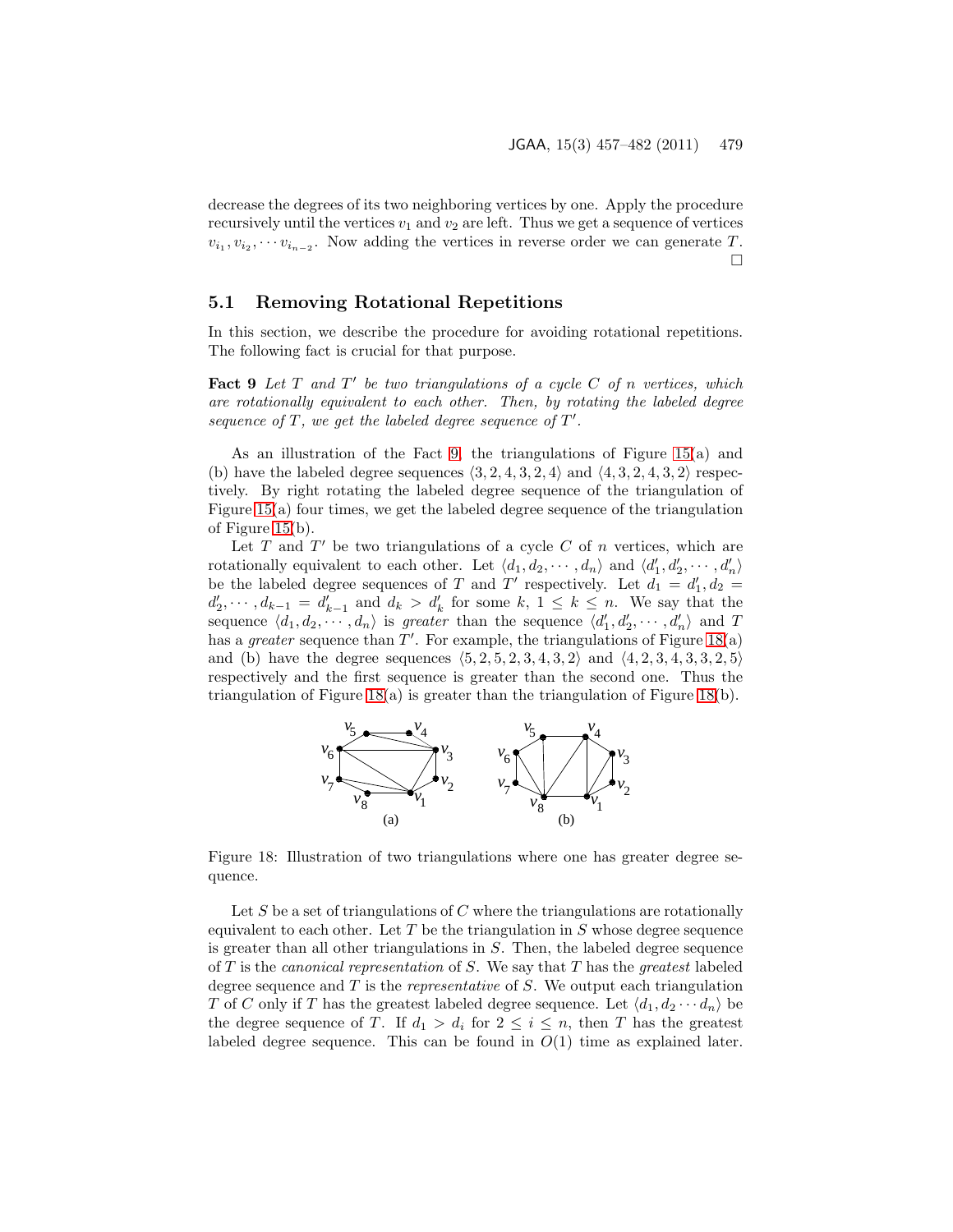Otherwise, we generate  $n-1$  other degree sequences by right rotating T's degree sequence and check whether T's sequence is greater. In this case, it takes  $O(n^2)$ time to find whether T has the greatest labeled degree sequence.

For a triangulation  $T$  of  $C$ , we need to maintain an array  $D$  to store the degree sequence. It takes  $O(n)$  space. Let  $(v_1, v_i)$  is a generating chord in T with opposite pair  $(v_0, v_{o'})$ . Flipping  $(v_1, v_j)$  changes the degrees of four vertices. The degrees of  $v_1$  and  $v_j$  are reduced by one and the degrees of  $v_o$  and  $v_{o'}$  are increased by one. All these updates can be done in  $O(1)$  time. Let  $\langle d'_1, d'_2, \cdots, d'_n \rangle$  be the resultant degree sequence and T' is the new triangulation. We can easily check whether  $d'_1 > d'_i$  for  $2 \leq i \leq n$  by storing the highest degree  $d_{max}$  among nodes other than  $v_1$  and updating it while generating a new triangulation. Now there are three cases.

Case 1. If  $d'_1 > d_{max}$ , then output T'.

Case 2. If  $d_1' = d_{max}$ , then check whether T' has the greatest labeled degree sequence. If YES, then output  $T'$ .

Case 3. If  $d_1' < d_{max}$ , then ignore T' and prune the subtree of triangulations rooted at  $T'$ .

### 5.2 Avoiding Mirror Repetitions

In this section, we describe the procedure to remove mirror image repetitions while generating all triangulations of a cycle  $C$  of  $n$  vertices.

Let  $\langle d_1, d_2, \cdots, d_n \rangle$  be the labeled degree sequence of a triangulation T of C. Assume that T has the greatest labeled degree sequence compared to all triangulations of C which are rotationally similar to  $\overline{T}$ . Let  $T'$  be the triangulation which is the mirror image of  $T$ . Using the following fact we can find the labeled degree sequence of  $T'$ .

Fact 10 Let  $T$  and  $T'$  be two triangulations of a cycle of n vertices, which are mirror images of each other. Let T has the labeled degree sequence  $\langle d_1, d_2, \cdots, d_n \rangle$ . Then the labeled degree sequence of  $T'$  is  $\langle d_n, d_{n-1}, \cdots, d_2, d_1 \rangle$ .

For example, the triangulation of Figure  $16(a)$  has the degree sequence  $(4, 2, 3, 4, 2, 3)$ . The triangulation of Figure [16\(](#page-21-1)b), which is the mirror image of the triangulation of Figure [16\(](#page-21-1)a), has the *reverse* degree sequence  $\langle 3, 2, 4, 3, 2, 4 \rangle$ .

Now, using the labeled degree sequence of  $T'$ , we can avoid mirror image repetitions as follows. We start with the sequence  $\langle d_n, d_{n-1}, \cdots, d_2, d_1 \rangle$ , and from it we generate  $n-1$  other sequences by right rotation. These  $n-1$ sequences corresponds to all the triangulations which are rotationally similar to  $T'$ . We compare the degree sequence of T with all these sequences to determine whether  $T$ 's sequence is the greatest. Thus, we have to compare  $T$ 's sequence with a total of n sequences. This takes  $O(n^2)$  time. If T's sequence is found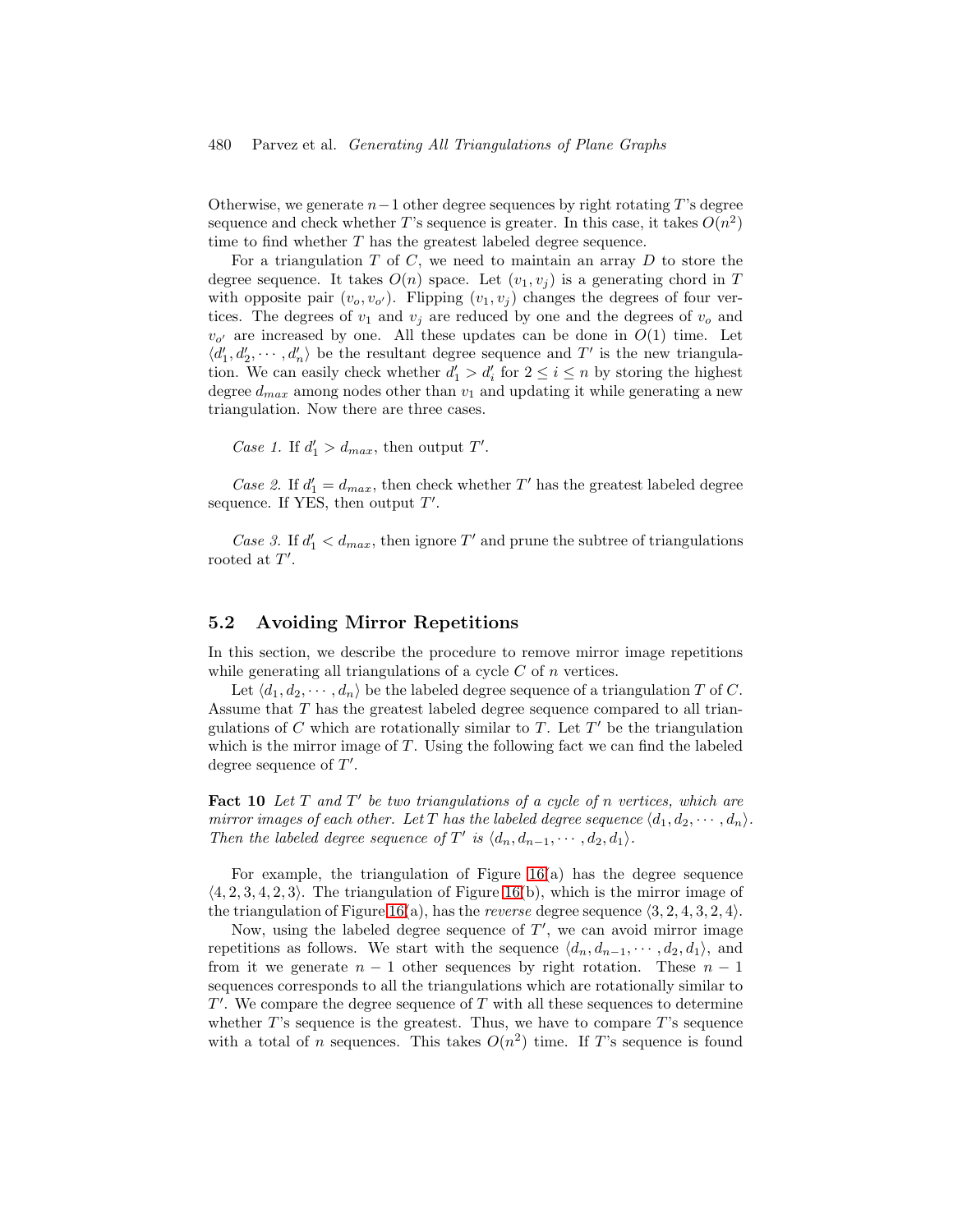greater than all these sequences, then we output  $T$ . Otherwise we discard  $T$ and prune the subtree rooted at  $T$ . Since all we need is to store the sequence of T, the space complexity is  $O(n)$ .

Thus we have the following theorem.

**Theorem 3** For a cycle C of n vertices, all triangulations of C can be found in time  $O(n^2)$  per triangulation, where the vertices of C are not numbered. The space complexity is  $O(n)$ .

# <span id="page-24-0"></span>6 Conclusion

In this paper we gave an algorithm to generate all triangulations of a triconnected plane graph  $G$  of  $n$  vertices in  $O(1)$  time per triangulation with linear space complexity. We also gave an algorithm to generate all triangulations of a cycle of n labeled vertices in time  $O(1)$  per triangulation with  $O(n)$  space complexity. The performance of the algorithms can be further improved by using parallel processing. Our algorithm also works for biconnected graphs, but may produce multi-edges occasionally. Finally, we described a method to eliminate any rotational and mirror repetitions while generating all triangulations of a cycle  $C$ , when the vertices of  $C$  are not numbered.

# Acknowledgements

We thank the referees for their valuable comments which helped us to improve the presentation of the paper.